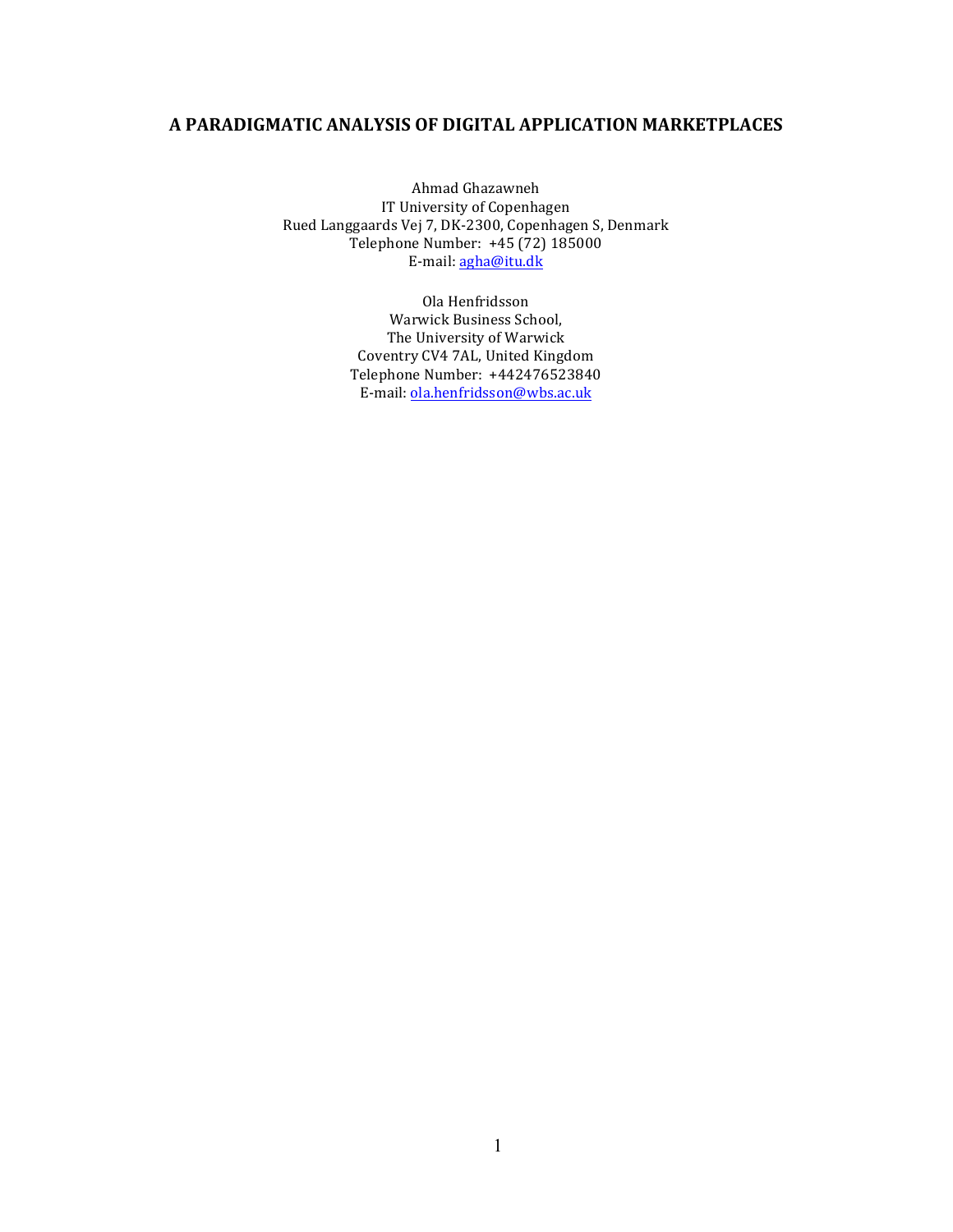## **A PARADIGMATIC ANALYSIS OF DIGITAL APPLICATION MARKETPLACES**

**Abstract.** This paper offers a paradigmatic analysis of digital application marketplaces for advancing information systems (IS) research on digital platforms and ecosystems. We refer to the notion of digital application marketplace, colloquially called "appstores," as a platform component that offers a venue for exchanging applications between developers and end-users belonging to a single or multiple ecosystems. Such marketplaces exhibit diversity in features and assumptions, and we propose that examining this diversity, and its ideal types, will help us to further understand the relationship between application marketplaces, platforms, and platform ecosystems. To this end, we generate a typology that distinguishes four kinds of digital application marketplaces: closed, censored, focused, and open marketplaces. The paper also offers implications for actors wishing to make informed decisions about their relationship to a particular digital application marketplace.

**Keywords.** digital marketplaces; platforms; ecosystems; appstores; paradigmatic analysis

# **1. INTRODUCTION**

The last ten years or so have witnessed a tremendous shift in the way that digital goods are exchanged between buyer and seller. As contents are increasingly separated from the networks that used to distribute it (Yoo et al., 2010), our notion of stores for books, films, music, and software has dramatically changed. For instance, the digitalization of music makes the use of media such as vinyl records and compact discs increasingly irrelevant, meaning that traditional forms of distribution in the form of record stores is fading away (Tilson et al., 2013). Indeed, digital marketplaces increasingly satisfy our demand for digital goods, and offer a useful object of study in further increasing our understanding of strategy and innovation in the digital age (Bharadwaj et al., 2013; El Sawy et al., 2010; Selander et al., 2013; Tiwana et al., 2010).

Our focus in this paper is on one important type of digital marketplace, namely the *digital application marketplace*, colloquially called the "appstore". Digital application marketplaces are imperative for software platform owners' support of third-party developers in their building of complementary assets such as applications (Boudreau, 2010; Ghazawneh and Henfridsson, 2013). Such assets increase the value (Huang et al., 2009; Tiwana et al., 2010) and reach (Adomavicius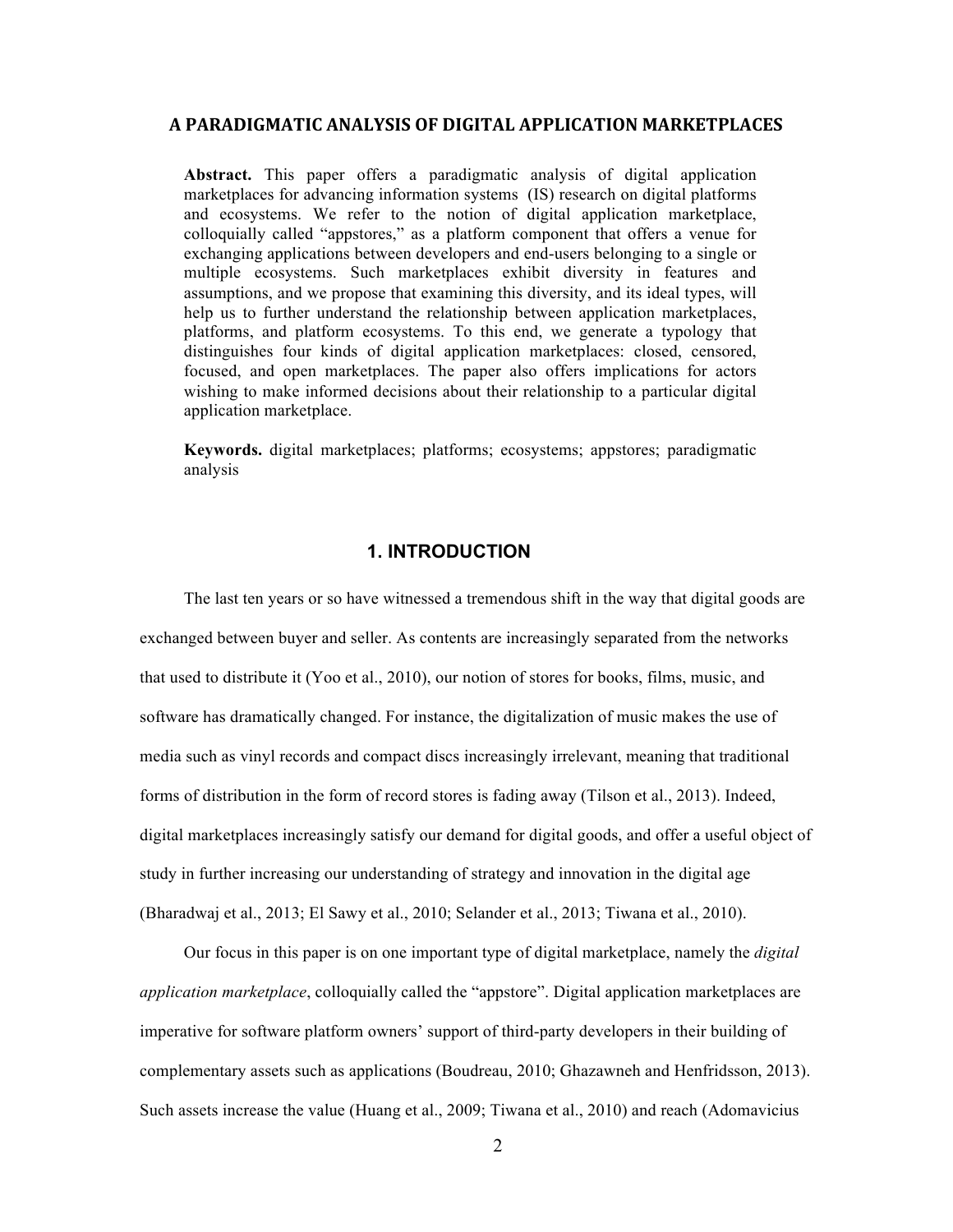et al., 2007; Henfridsson and Bygstad, 2013; Yoo et al., 2008) of a platform. Essentially, the application marketplace helps the platform owner, or other actors in a platform ecosystem (Selander et al., 2013) typically consisting of heterogeneous complementors around a stable platform core (Wareham et al., 2014), to facilitate exchange between end-users and application developers. If such exchange is facilitated, the platform owner is more likely to enjoy positive network effects (Eisenmann et al., 2006), that is, the result of a self-reinforcing mechanism that magnifies the advantage of a first mover (Gawer, 2014).

While the economics perspective of platforms views platforms as markets in their own right (Evans 2003; Rochet and Tirole, 2003, 2006), this paper's effort to single out the digital application marketplace as a specific object of study reflects an engineering design view of platforms (see Baldwin and Clark 2000). Indeed, we view platforms as technological architectures (Gawer, 2014), interconnecting different components in the form of a design hierarchy (Clark, 1985), in which a designer may split a product "into a set of components with low variety and high reusability, and another set with high variety and low reusability" (Baldwin and Woodard, 2009, p. 25). Consistent with such a platform view, we note that the digital application marketplace is literally not a product component that is interconnected with other components through acts of decomposition and aggregation (cf. Henfridsson et al. 2014). Analytically, however, paying separate attention to them promises to increase our conceptual and practical understanding of the ways by which digital application marketplaces relate to a platform and its ecosystem. Serving as a window towards end-users, the diverse nature of the marketplace plays a significant role for platform evolution and governance.

Prior research has observed the growing importance of digital application marketplaces (Basole and Karla, 2012; Eaton et al., 2015; Goncalves et al. 2010; Holzer and Ondrus 2011). However, little has been done to examine the fact that application marketplaces are quite diverse. Analyzing the "mobile application distribution process," Holzer and Ondrus (2011) makes the distinction between centralized and decentralized digital application marketplaces. For instance,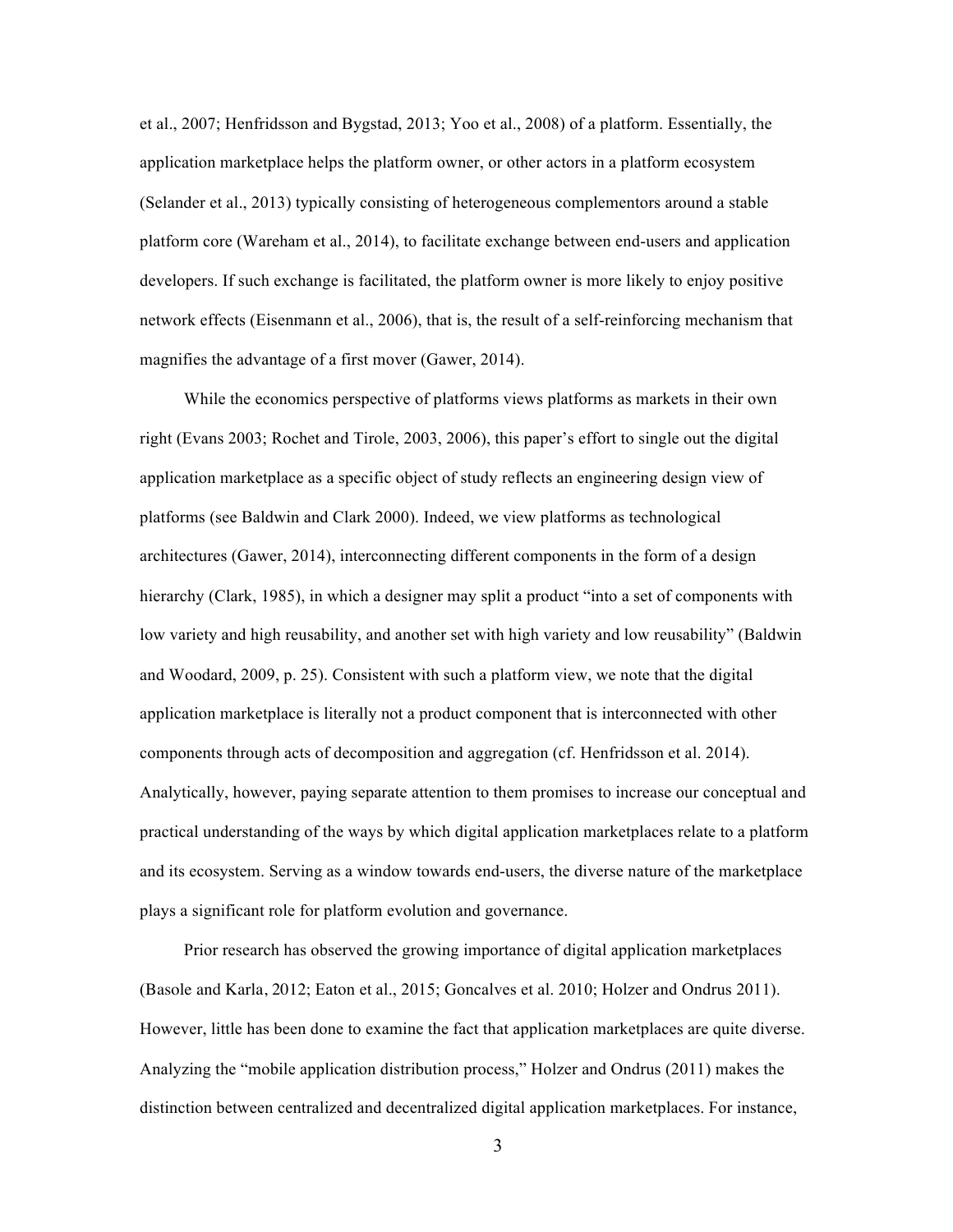consider the qualitative difference between Apple's AppStore and an independent store for Android applications. While Apple's AppStore, offering unprecedented reach for a wide variety of applications, is firmly controlled by a central actor, the independent store would typically be more open to a variety of actors. Such differences define the relationship between the marketplace and the platform/s and ecosystem/s that it serves. A better understanding of this diversity, and its "ideal types", will help actors such as application developers in navigating the relationship between digital application marketplaces, platforms, and platform ecosystems. Application developers, typically having different preferences, are likely to make more informed decisions with the kind of understanding that unearthing the diversity of marketplaces offers.

The purpose of this paper is to generate a typology (Doty and Glick, 1994) of digital application marketplaces. The paper also offers a paradigmatic analysis that uncovers distinguishing features of each type of application marketplace. Over the years, paradigmatic analyses have proven to be a valuable way of highlighting the distinguishing features of phenomena of interest. For instance, Iivari et al. (1998) conducted a paradigmatic analysis for contrasting information systems development approaches and methodologies. Similarly, contrasting the underlying assumptions of digital marketplaces by conducting a paradigmatic analysis can be invaluable for understanding assumptions that underpin the interface between digital application marketplaces, platforms, and the ecosystems they support. In other words, the resulting digital application marketplace types, summarized in the typology, are intended as analytical tools for analyzing basic assumptions, rather than as maps of a reality that typically comes across as messy and volatile.

The remainder of the paper is structured as follows. The next section provides a conceptual background to the notion of digital application marketplaces. In addition, it presents two key distinguishing dimensions of such marketplaces, control and function. After a brief overview of theorizing as typology, we then present our typology, which distinguishes closed marketplace, censored marketplace, focused marketplace, and open marketplace as four ideal types of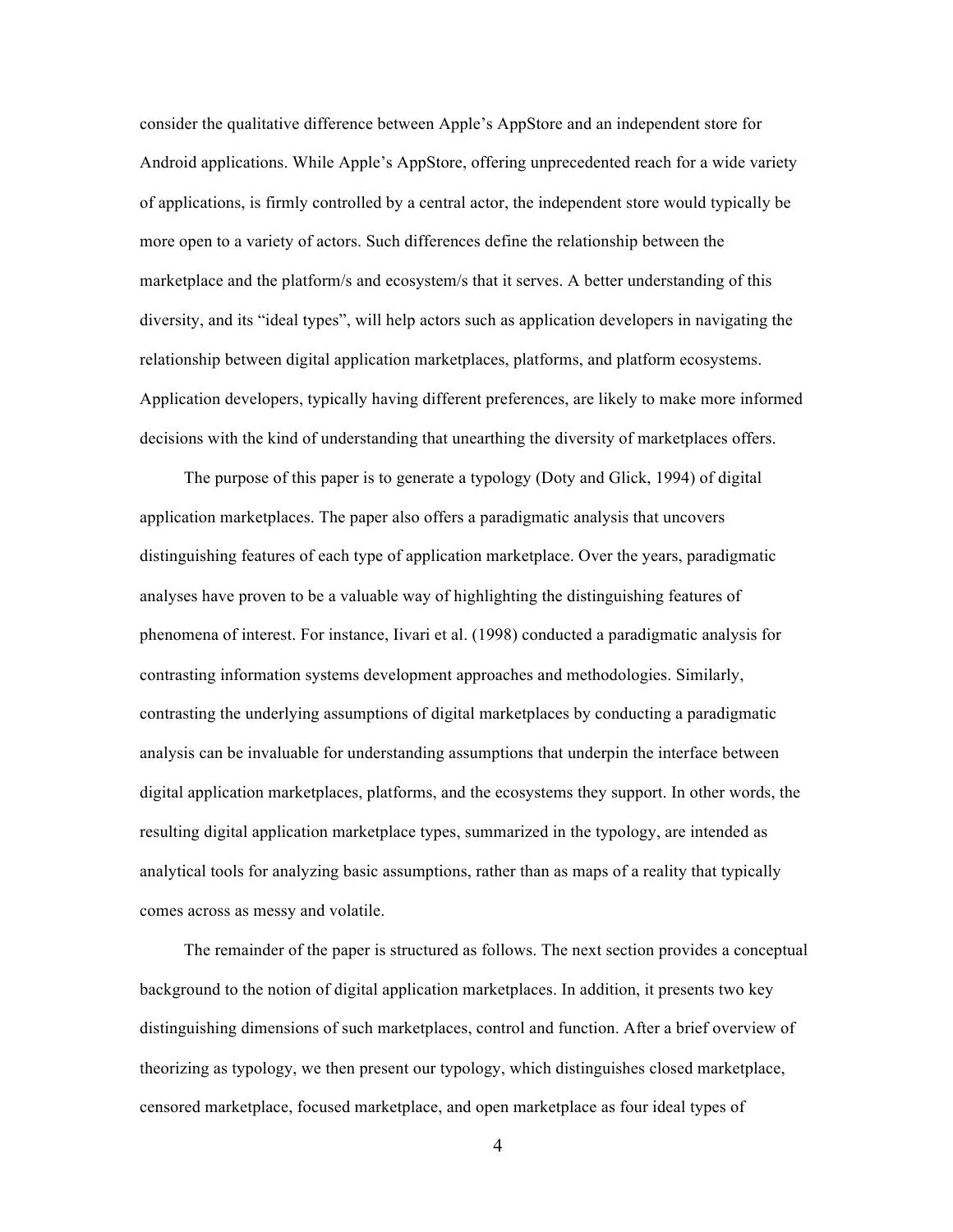marketplaces. We then offer the paradigmatic analysis of these marketplaces. We conclude our paper by discussing the research and practical implications of our typology and paradigmatic analysis.

## **2. DIGITAL APPLICATION MARKETPLACES: CONCEPTUAL BASIS**

## *2.1 Platforms*

A careful examination of digital application marketplaces cannot but start in the concept of platform. External platforms, sometimes referred to as industry platforms, offer a common set of technologies for generating derivative products and services, which are complementary to the platform core (Gawer, 2009; Wareham et al. 2014). Examples of external platforms can be found in settings such as personal computers (Bresnahan and Greenstein, 1999), video game consoles (Iansiti and Zhu, 2007; Romberg, 2007), smartphones (Tiwana et al., 2010; Yoo et al., 2010), web systems (Evans et al., 2006), automotive infotainment and telematics (Henfridsson and Yoo, 2014), and the music industry (Tilson et al., 2013).

We adopt the term "digital platform" for denoting software-based external platforms consisting of "the extensible codebase of a software-based system that provides core functionality shared by the modules that interoperate with it and the interfaces through which they interoperate" (Tiwana et al., 2010, p. 676). A digital platform incorporates various modules deployed to extend the functionality of the software product (Baldwin and Clark, 2000; Sanchez and Mahoney, 1996). These modules can be seen as "add-on software subsystems" (Tiwana et al., 2010, p. 676) in the form of applications often designed and developed by third-party developers. We define such applications as "executable pieces of software that are offered as applications, services or systems to end-users" (Ghazawneh and Henfridsson 2013, p. 175).

Applications increase the value of the platform (Ghazawneh and Henfridsson, 2013; Huang et al. 2009) as they address the needs of heterogeneous end-users (Adomavicius et al. 2007;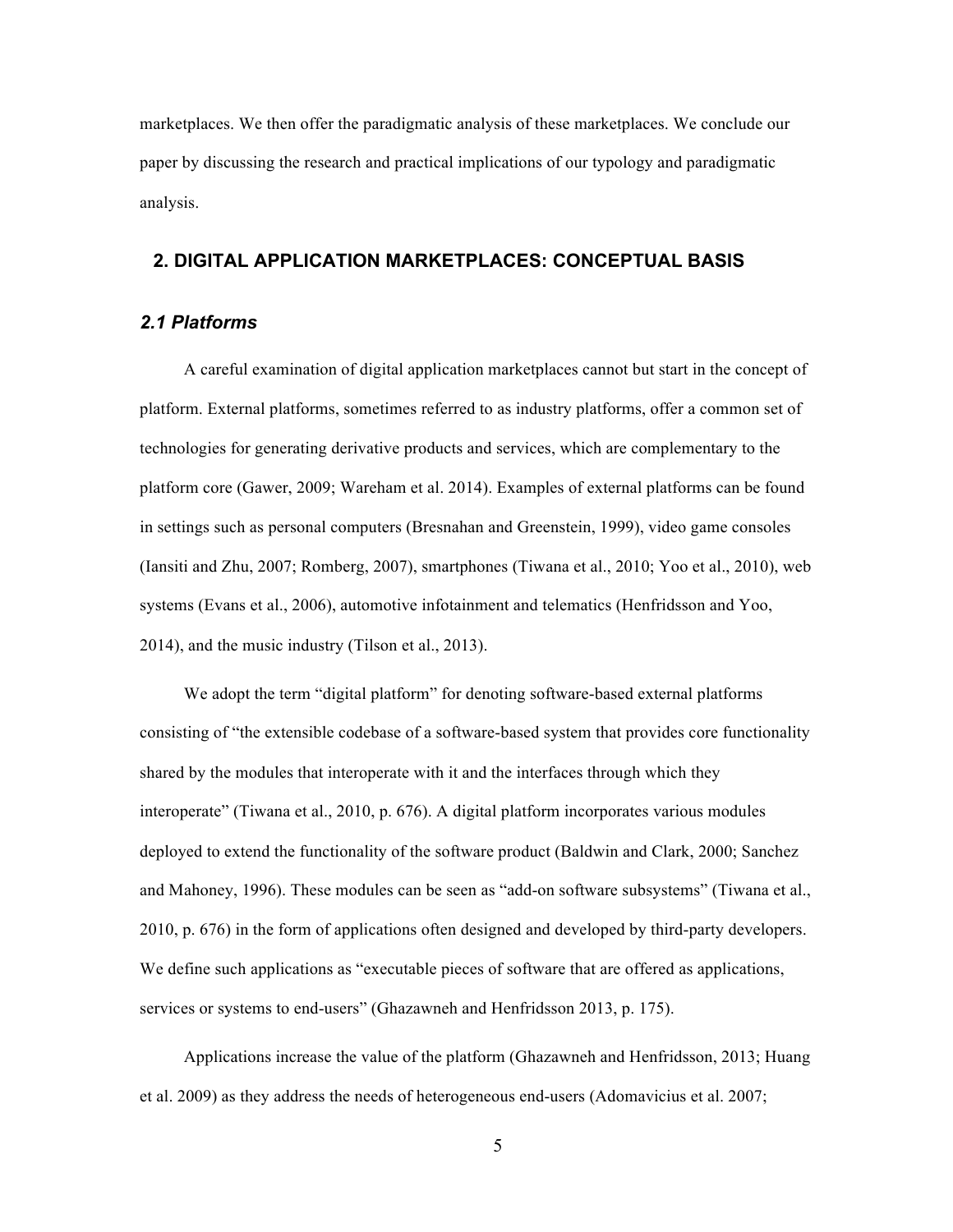Evans et al. 2006) without bearing the direct and indirect costs of development. They serve as complements in a platform ecosystem (Wareham et al. 2014), which we refer to as a collective of organizations having a common interest in the prosperity of a digital platform for leveraging their application development (cf. Selander et al. 2013). In order to serve as complements, however, applications need to be distributed, brokered, and operated. This fact has paved the way for digital application marketplaces.

As underlined by seminal work in engineering design (Baldwin and Clark, 2000; Gawer 2009), digital platforms exist in a socio-technical setting, where governance, decisions, and actions of actors related to the platform impact its evolution and prosperity. In this regard, it should be emphasized that our view on the platform ecosystem differs from that of Tiwana et al. (2010), which tends to see the ecosystem as part of the technical architecture.

## *2.2 Digital Application Marketplaces: Conceptual Background*

Marketplaces facilitate the exchange of products and services, the transfer of information and payments, and the creation of economic value for parties such as buyers, sellers, and market intermediaries (Bakos, 1998). In the last two decades, digitally-enabled marketplaces have seen tremendous growth (Aldrich, 1999; Choudhury et al., 1998), with cost effectiveness (Bakos, 1991; Rask and Kragh, 2004), global reach (Eng, 2004), and "long tail" advantages (Andersen, 2009; Brynjolfsson et al., 2011) as prime motivators. Digital marketplaces range across multiple domains: electronic commerce marketplaces (e.g., Amazon.com) (Mahadevan, 2000), online auctions marketplaces (e.g., eBay.com) (Eng, 2004), online freelance marketplaces (e.g., oDesk.com) (Groysberg et al., 2011), group buying marketplaces (e.g., Groupon.com) (Edelman et al. 2011) and digital application marketplaces (e.g., Apple's AppStore) (West and Mace, 2010).

Located at the interface between platform owners and other ecosystem actors (e.g., application developers and end-users), digital application marketplaces serve an important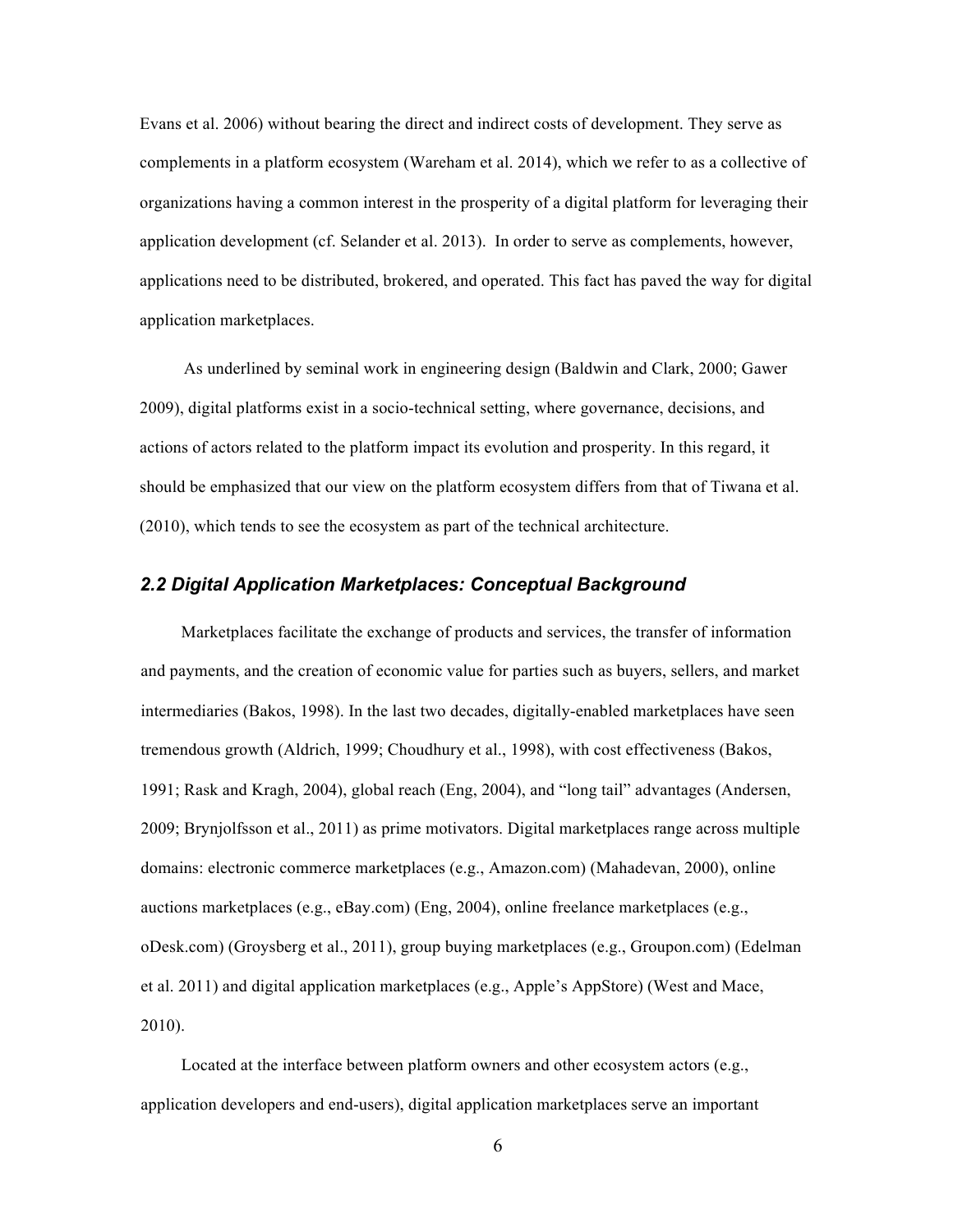function in the prosperity of a digital platform and its related ecosystem. We define a digital application marketplace as *a platform component that offers a venue for exchanging applications between developers and end-users belonging to a single or multiple ecosystems*. Extrapolating Bakos' (1998) seminal work to this setting, the digital application marketplace plays three main roles. First, it matches end-users, who seek to enhance the functionality of their computing device, with application developers, who seek to reach out with their software design (Müller et al., 2011). This is done both by determining the application offering (e.g., providing a catalogue that details the features and design of a specific application) and providing search capacity to the end-user. In this regard, digital application marketplaces gives an opportunity to browse and search across, sometimes, thousands of applications.

Second, the digital application marketplace facilitates transactions, in terms of application delivery, payment transfer, and trust-related features such as rating systems (Amberg et al., 2010; Han and Ghose, 2012; Kazan and Damsgaard, 2013). In particular, it typically offers the opportunity to download applications for immediate use on a computing device that supports the digital platform in question. Lastly, the digital application marketplace offers an institutional infrastructure including legal and regulatory aspects of exchange of applications (Kim et al., 2010; Magnusson and Nilsson, 2013).

| Table 1: Definitions of core constructs |                                                                                                                                                                                                                                                                          |  |  |  |  |  |
|-----------------------------------------|--------------------------------------------------------------------------------------------------------------------------------------------------------------------------------------------------------------------------------------------------------------------------|--|--|--|--|--|
| <b>Construct</b>                        | <b>Definition</b>                                                                                                                                                                                                                                                        |  |  |  |  |  |
| Application                             | "executable pieces of software that are offered<br>as applications, services or systems to end-<br>users" (Ghazawneh and Henfridsson 2013, p.<br>175)                                                                                                                    |  |  |  |  |  |
| Digital application marketplace         | A platform component that offers a venue for<br>exchanging applications between developers<br>and end-users belonging to a single or multiple<br>ecosystems                                                                                                              |  |  |  |  |  |
| Digital platform                        | An external platform consisting of "the<br>extensible codebase of a software-based<br>system that provides core functionality shared<br>by the modules that interoperate with it and the<br>interfaces through which they interoperate"<br>(Tiwana et al., 2010, p. 676) |  |  |  |  |  |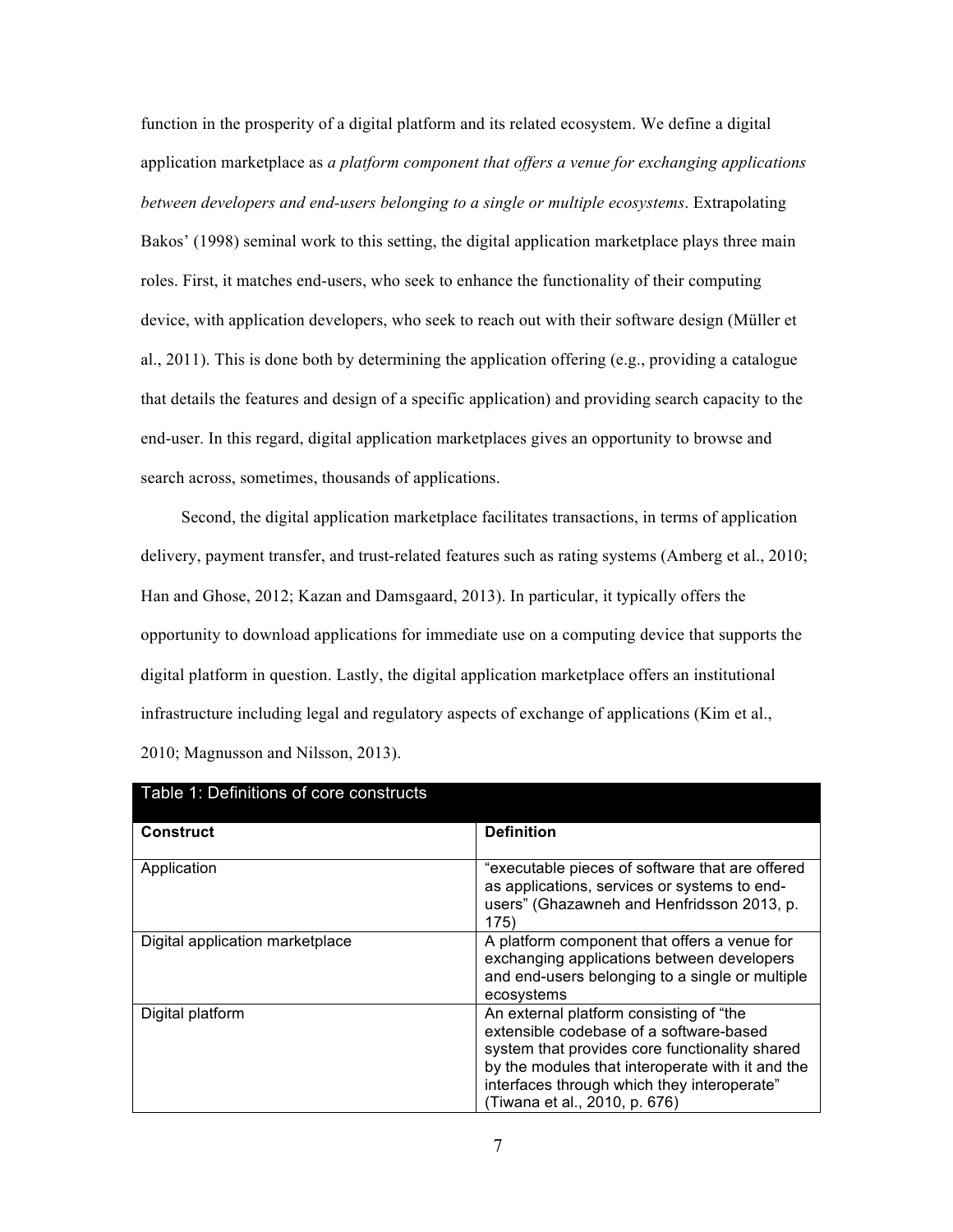| Platform ecosystem | A collective of organizations having a common<br>interest in the prosperity of a digital platform for<br>l leveraging their application development (cf. |  |  |  |
|--------------------|----------------------------------------------------------------------------------------------------------------------------------------------------------|--|--|--|
|                    | Selander et al. 2013)                                                                                                                                    |  |  |  |

#### *2.3 Digital Application Marketplaces: Control and Functionality Scope*

Table 1 describes our core constructs and their definitions. On a general level, it provides a parsimonious and coherent account of the relationship between digital application marketplaces, digital platforms, and platform ecosystems. For instance, it suggests that the digital application marketplace is an imperative component of the platform in offering a way for ecosystem members such as application developers to reach the end-users of the platform. Yet, anecdotal evidence suggests that digital application marketplaces vary (cf. Holzer and Ondrus, 2011). We propose that this variance is worth accounting for in furthering our understanding of digital platforms and ecosystems.

In the literature, there exist quite a number of attempts to compare prolific platforms such as Apple's iOS and Google's Android (e.g., Bergvall-Kåreborn and Howcroft, 2011; Remneland et al., 2011; Tilson et al., 2012). Some of the insights generated about these platforms and their ecosystem can be said to apply to their respective marketplaces too. For instance, the fact that Apple is strictly controlling its iOS platform also applies to its AppStore. At the same time, however, there are other cases where the insights do not apply. For instance, Android is usually considered as a less controlled platform than Apple iOS. Yet, it is fair to say that Google exercises similar control over Google Play, as a digital application marketplace, as Apple does over its AppStore. In addition, it might be noted that there are numerous independent Android application marketplaces where Google does not exercise control. In other words, in the case of the same digital platform, there exist associated digital application marketplaces with different levels of control. This variation in control between this type of digital platform component makes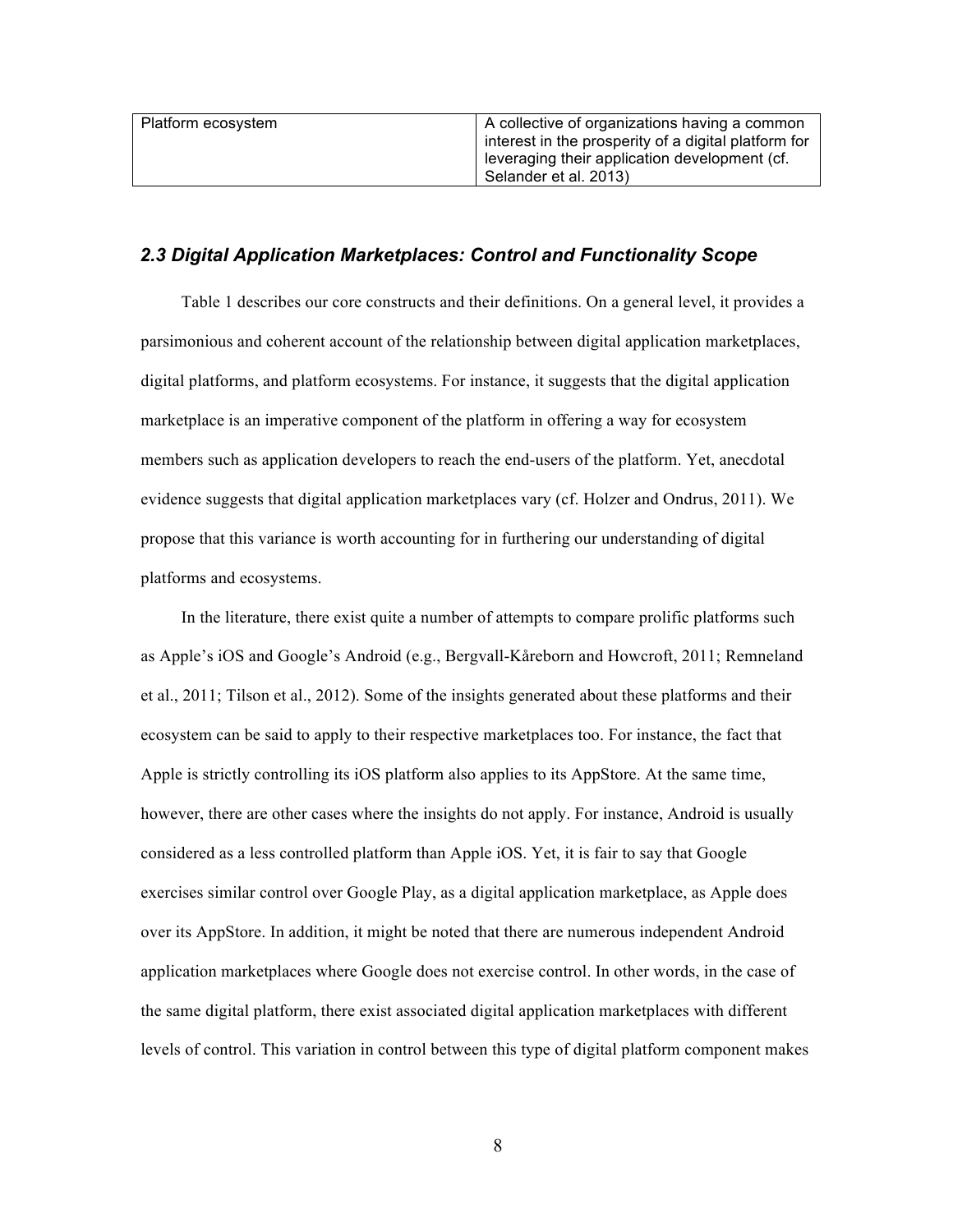a difference for actors who consider the Android platform ecosystem significant for their operations.

Following from this line of argument, one important dimension of digital application marketplaces is the extent of *control* exercised by single or multiple actors in the platform ecosystem. The forms of governance and control (cf. De Reuver and Bouwman 2012; Tilson et al., 2010) will affect the adoption and scaling of the marketplace as application developers and end-users in the platform ecosystem make their choices (Brunn et al., 2002; Gawer, 2009; Tiwana et al., 2010; Yoo et al., 2012). For instance, digital application marketplaces based on singular control certainly will be influenced by the controller's interests (cf. Kaplan and Sawhney, 2000), whereas more distributed control forms will convey more pluralistic values (Yoo et al., 2012). This portrays control of digital application marketplaces as a continuum ranging from centralized to decentralized control (cf. Yoo et al., 2010). We view singular control as governance of a digital application marketplace exercised by a singular platform ecosystem member, typically the platform owner. This means that decisions made about end-user/application developer matching, transaction support, and institutional infrastructure (cf. Bakos, 1998) will depend on this focal ecosystem member, although its consequences are likely to be experienced by many of its nonfocal ecosystem members (Selander et al., 2013). At the other end of the continuum, control is pluralistic in the sense that the governance of the digital application marketplace resides with multiple members of the ecosystem. Even though such control is not necessarily evenly distributed (Ljungberg, 2000), it means that decisions about the governance of the marketplace are made in a more collective fashion.

Consistent with an engineering design view of platforms (Gawer, 2014), another dimension of digital application marketplaces is the scope of the functionality of the applications, or platform complements, offered by application developers committed to the marketplace. Since "systematic creation and harnessing of economies of scope in innovation" is essential in platformbased new product development (Gawer, 2014, p. 4), the extent to which a digital application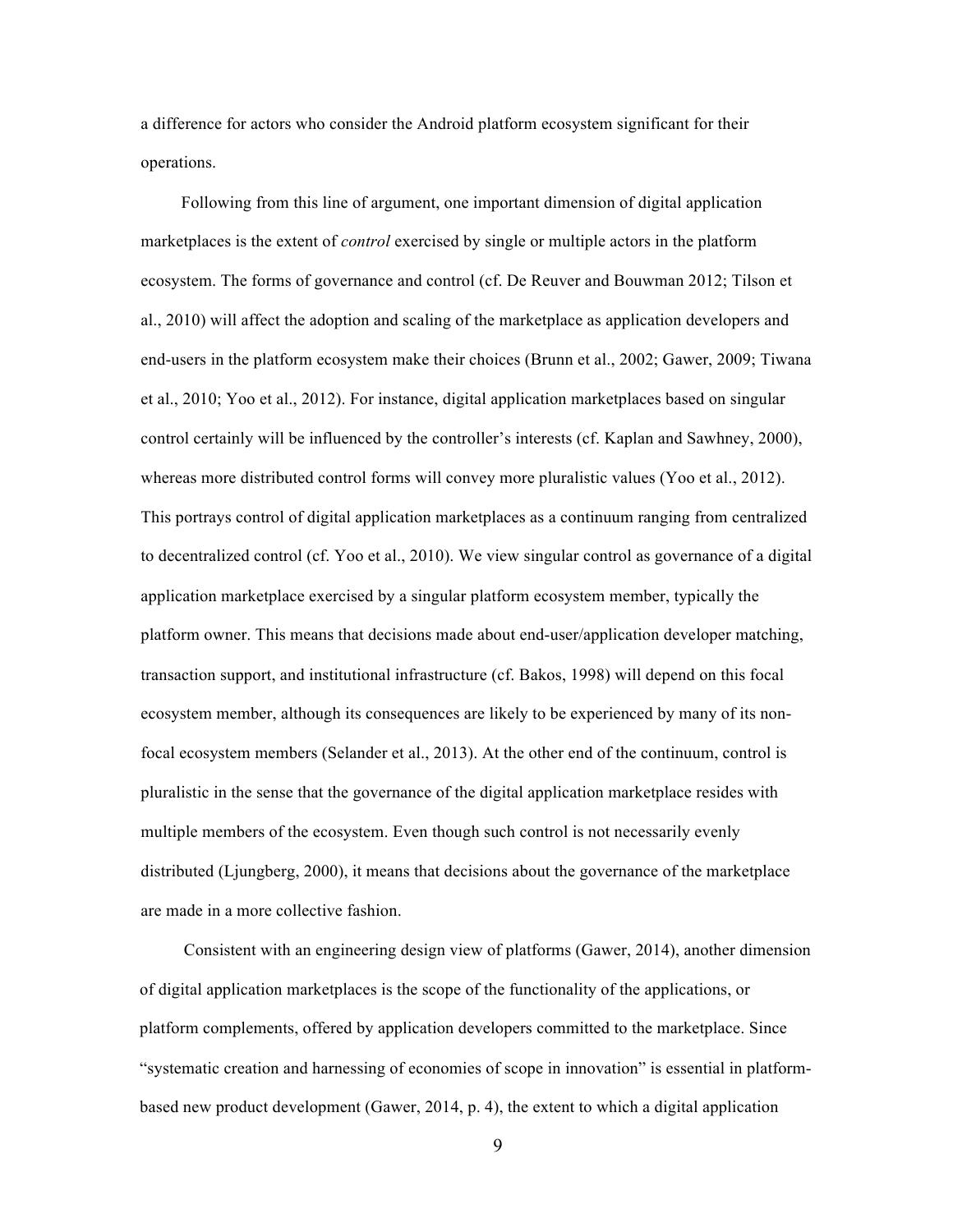marketplace supports functionality scope is relevant for the relationship between marketplace and platform. This dimension relates to: (a) the variety of application developers and end-users targeted by the actor/s controlling the marketplace, and (b) the scope of the application types made available and supported by the digital marketplace. Differences in the scope of application functionality suggest a continuum ranging from quite specialized marketplaces to generalized marketplaces. Sometimes referred to as "verticals" (Grieger, 2003), one type of marketplaces aggregates supply and demand for a specific category of applications, whether it in transportation or in some other industry. Such marketplaces require significant specialized knowledge, typically reflected in an ability to create powerful relationships between application developers and endusers in this specialized digital ecosystems, whether it concerns games, enterprise applications, or digital media. At the other end of the functionality scope continuum, there exist digital application marketplaces that can be considered horizontal (cf. Grieger, 2003) in that it offers applications across functional domains.

# **3. A TYPOLOGY OF DIGITAL APPLICATION MARKETPLACES**

The typology as theory represents a parsimonious way of classifying variety in a phenomenon of interest. A typology can also be seen as a "conceptually derived interrelated sets of ideal types" (Doty and Glick, 1994, p. 232), which are "formed by the one-sided accentuation of one or more points of view" (Weber, 1949, p. 90).

In our case, we first generate four ideal types of digital application marketplaces by applying one-sided accentuation of control type and functionality scope. Even though other dimensions such as the number of platforms supported, or local versus global marketplaces, also are relevant, the commitment to an engineering design view of platforms that than an economics perspective (Gawer, 2014) offers them as a coherent and parsimonious basis for developing the typology. Second, with the typology in mind, we conduct a paradigmatic analysis of each of ideal types. This procedure reminds of Iivari et al.'s (1998) conspicuous analysis technique for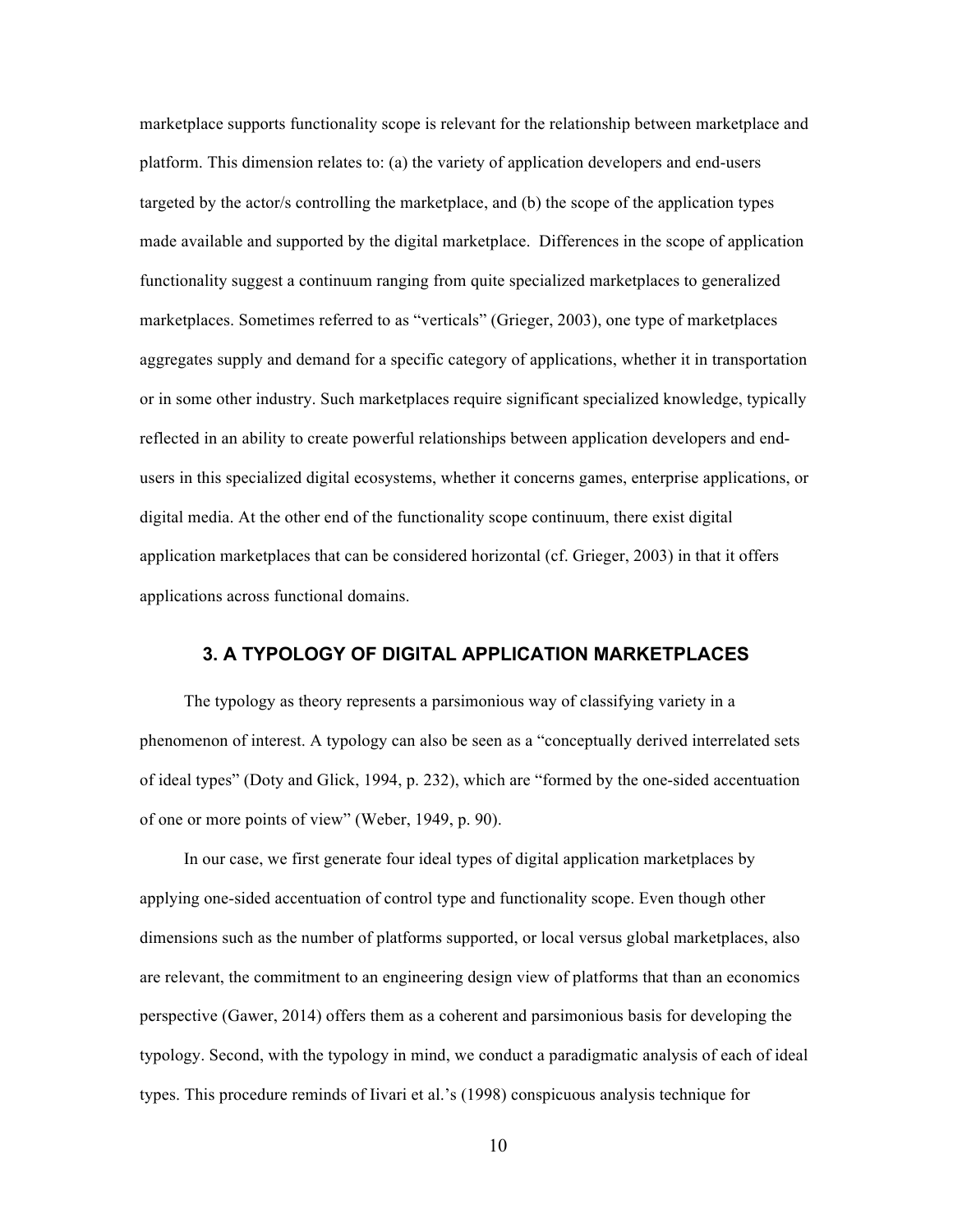contrasting and comparing information systems development methodologies through what they refer to as paradigmatic analysis. At the heart of paradigmatic analysis lies the idea of tracing the assumptions that underpin the objects of interest. In the case of Iivari et al.'s (1998) analysis, philosophical assumptions are the starting-point for their research. Indeed, the systems development approaches and methodologies were distinguished with reference to their view on ontology, epistemology, research methodology, and ethics. In our case, we conduct our analysis by comparing the digital application marketplace ideal types with reference to their assumptions about the actors of the platform ecosystem, digital platform, and legitimation practices. We will describe these categories of assumptions in more details in section 4.

Our typology (see Table 2) consists of four ideal types of digital application marketplaces. In what follows, we describe each of these ideal types by identifying distinguishing features and exemplifying them.

| Table 2: A Typology of Digital Application Marketplaces |                                       |                                           |  |  |  |  |  |
|---------------------------------------------------------|---------------------------------------|-------------------------------------------|--|--|--|--|--|
|                                                         | <b>Specialized functionality</b>      | <b>Generalized functionality</b>          |  |  |  |  |  |
| <b>Centralized Control</b>                              | Type A:<br><b>Closed Marketplace</b>  | Type $B$ :<br><b>Censored Marketplace</b> |  |  |  |  |  |
| <b>Distributed Control</b>                              | Type C:<br><b>Focused Marketplace</b> | Type D:<br>Open Marketplace               |  |  |  |  |  |

*Closed marketplaces* are a type of digital application marketplace where control is centralized to a single actor in the platform ecosystem, and the application functionality is specialized in scope. Many governmental projects have lately decided to opt for this type of application marketplace. For example, in March 2012, the U.S Army launched its marketplace, the so-called Army Software Marketplace, with the purpose of delivering specialized applications such as education, training, administrative and selected operational support for soldiers using smartphones and tablets. The application submission and approval process for this marketplace is fully controlled by the U.S. Army. Centralized control is sometimes not only concerning the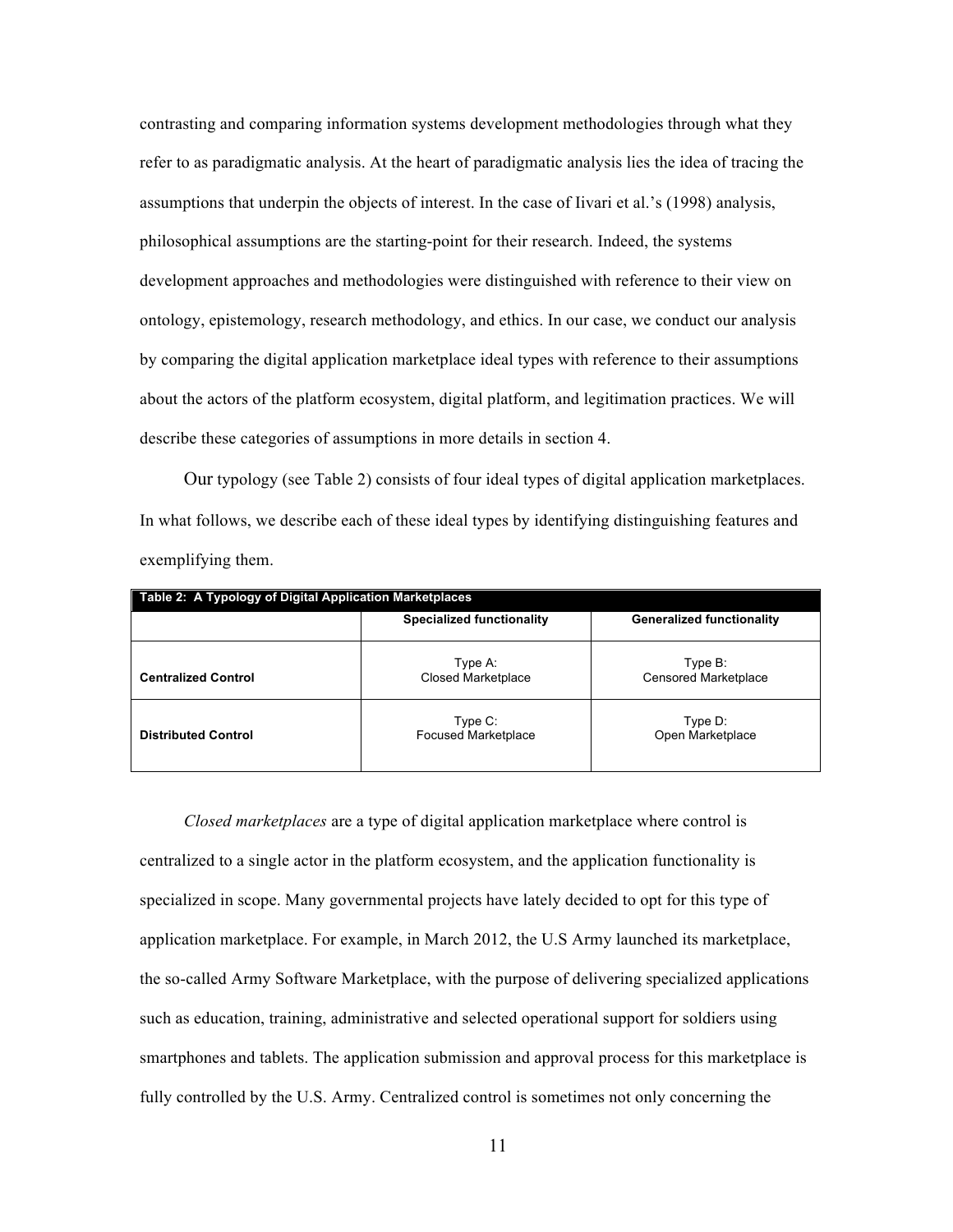application submission and approval process, but also applies to other aspects of the marketplace. The Army Software Marketplace only allows a specific internal group, the Connecting Soldiers to Digital Apps (CSDA) initiative, to submit applications.

Another example of a closed marketplace is the digital application marketplace launched by Saxo Bank, an online Danish investment bank. Labeled as "Show Room," the marketplace exchange trading applications for the customers of the bank's trading digital platform. Consequently, the submission and approval process for this marketplace is solely and fully controlled by Saxo Bank, which allow select financial firms and partners to offer specific types of trading applications.

*Censored marketplaces* are a type of digital application marketplace where control is centralized to a single actor in the platform ecosystem and the application functionality is generalized in scope. The dominant actor of the marketplace exercises censorship over the submission and approval process. Yet, the application functionality is generalized and the marketplace might offer a broad variety of applications ranging from native apps, games, movies, ringtones, e-books, wallpapers, and so on.

Besides the paradigm example of Apple's AppStore, examples of the censored marketplace can be found among, for instance, mobile network carriers. Carriers usually operate censored marketplaces in attempting to provide all types of digital services and content, while maintaining singular control over the marketplace. For example, both AT&T and Orange operate censored marketplaces: AT&T AppCenter and Orange AppShop, respectively. Both carriers use the marketplaces to establish relationships with developers, targeting different platforms, through specific developer programs to censor and regulate the application submission process.

Amazon Appstore is another example of a censored marketplace. Solely controlled by Amazon, this marketplace offers generalized Android-based application functionality through a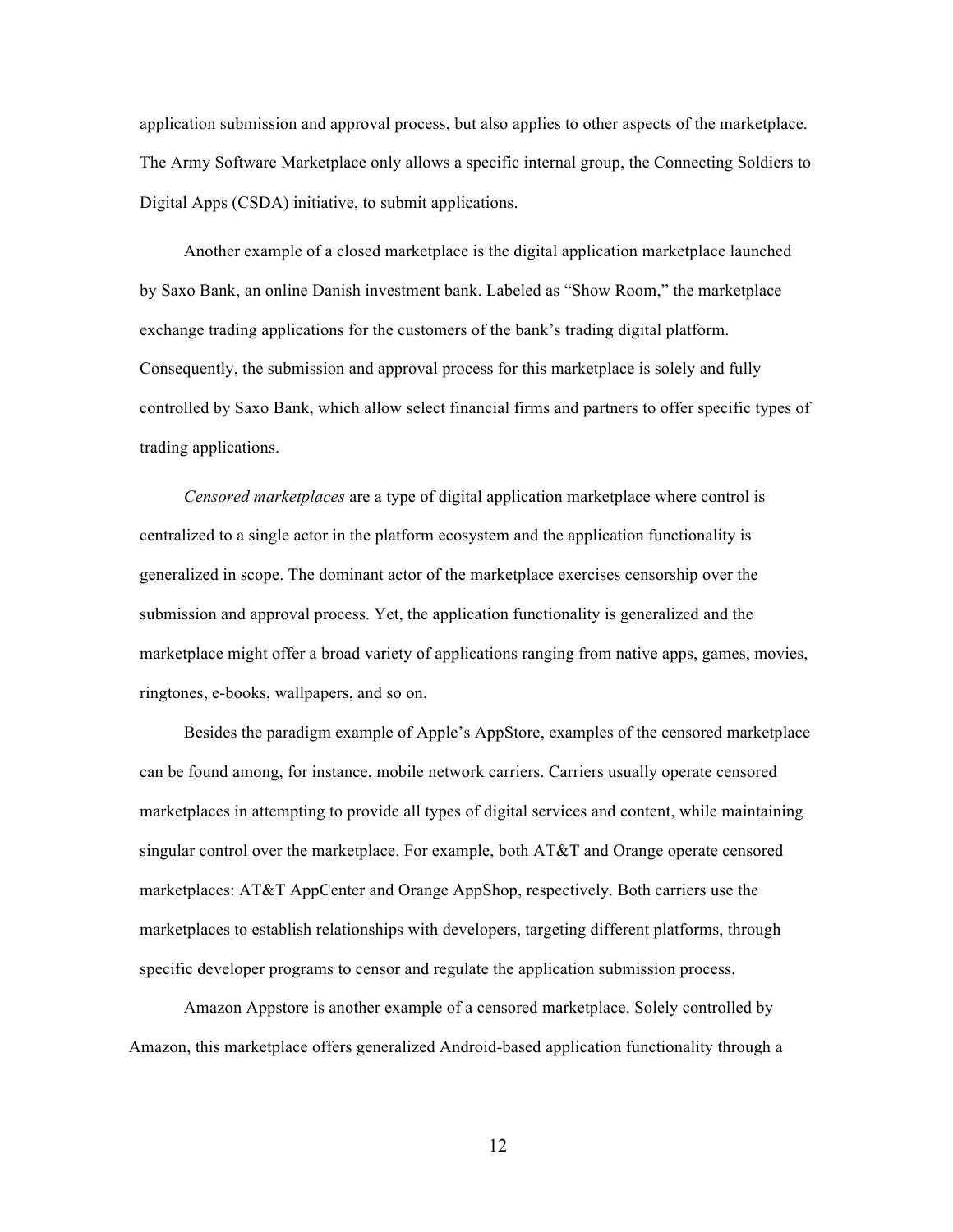variety of applications, digital services, and contents. Amazon censors not only the submission and review process but also controls pricing.

*Focused marketplaces* are a type of digital application marketplace where the control is distributed across many actors in a platform ecosystem and the scope of application functionality is specialized. As in the case of open marketplaces, application developers can typically upload and distribute their applications without strict control over what is offered to end-users. Wellknown examples of this type are Chinese digital application marketplaces (e.g., AppChina, Taobao App Market, and Appzil). They distribute control across several actors and specialize in terms of applications. Such control can be for virus inspection, such in the case of Yandex store's (a Russian marketplace) partnership with Kaspersky Lab. Focused marketplaces typically promise to publish applications in a matter of minutes with automatic updates across all partner channels.

*Open marketplaces* are a type of digital application marketplace where control is distributed across many actors in a platform ecosystem and the application functionality is generalized in scope. In the idealized case, there is little or no control exercised over which applications that developers exchange with end-user using the marketplace as venue. The scope of functionality is generalized in the sense that it serves a wide variety of applications users. One example of this type of marketplace is AppsLib, which is one of many popular and independent application marketplaces for Android devices. Users are allowed to browse and download music, books, magazines, movies, television programs, and applications. AppsLib partners with more than 30 worldwide Android device manufacturers. The submission and approval process of AppsLib is distributed among all partners. A toolkit is provided for helping device manufacturers to test applications for their devices. In addition, AppsLib allows third-party developers to choose their preferred devices in which their applications will appear on.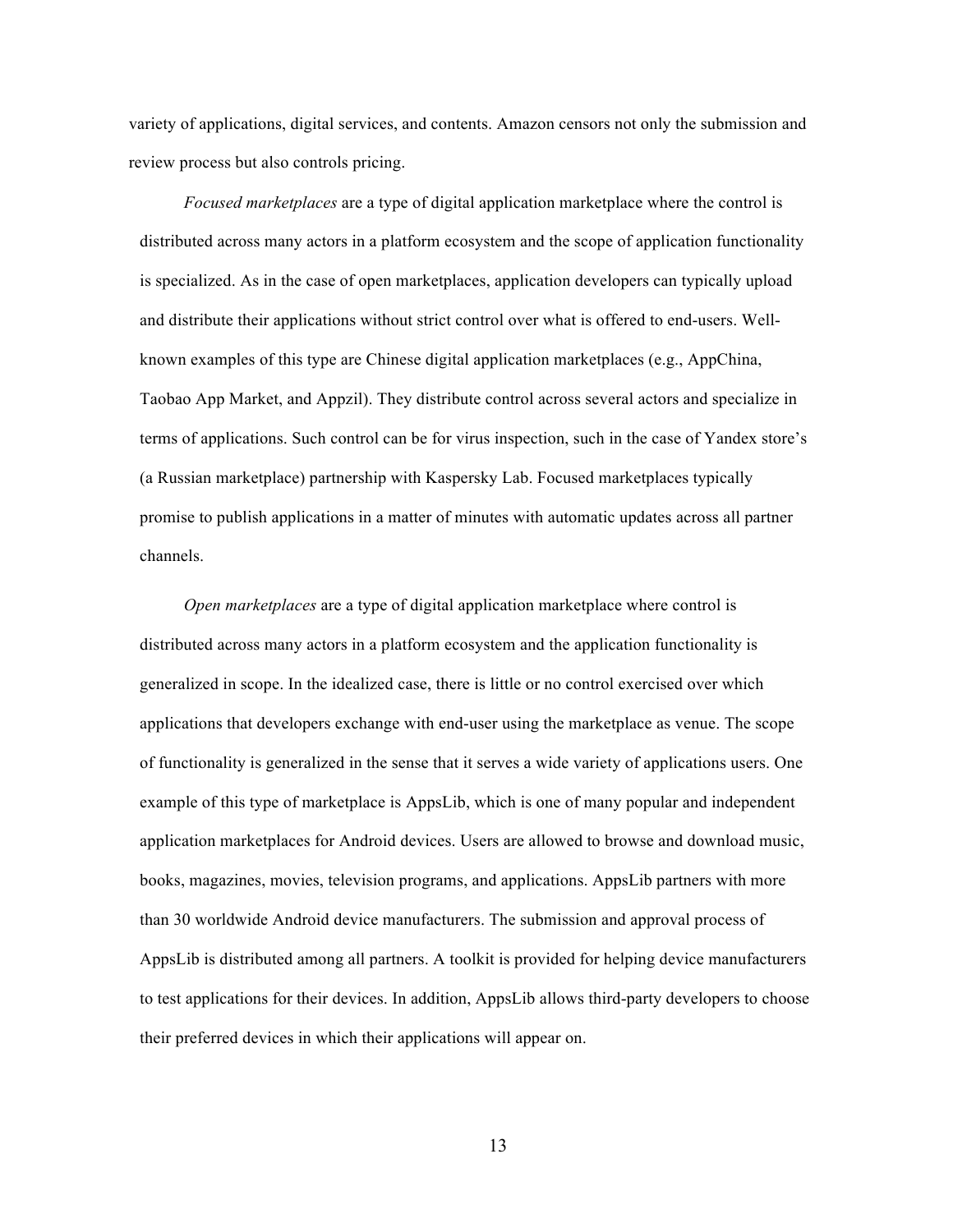Jolla Store is another example of an open marketplace. Launched in Finland in late November 2013, it is dedicated to the operating system Sailfish, running on various smartphone devices. Similar to the AppsLib marketplace, Jolla Store has a straightforward submission process, which is open to developers worldwide. Applications can be of any type as far as they work and compatible with the platform. Jolla Store collaborates with various partners, including third-party developers and users, to maintain the digital application marketplace. For instance, it allows third-party developers to be engaged in the review process.

## **4. PARADIGMATIC ANALYSIS**

In prior literature, platform ecosystem actors (Boudreau, 2012; Selander et al., 2013; Wareham et al., 2014), the digital platform itself (Gawer, 2009; Tiwana et al., 2010), and the environment in which ecosystem actors achieve legitimation are highlighted as imperative for successful digital innovation and infrastructure evolution (Henfridsson and Bygstad, 2013; Tilson et al., 2010; Yoo et al., 2010). We propose a comparison of digital application marketplaces along the dimensions of actors, digital platform, and environment and legitimation as a useful startingpoint for uncovering the paradigmatic features of them.

First, a marketplace's view of actors in the platform ecosystem makes a considerable difference for its role as a platform component offering a venue for exchanging applications. One aspect concerns whether multiple, heterogeneous application developers are welcome, or whether the marketplace is designed for a more limited range of application developers. This will influence the type of applications exchanged and therefore also the range of end-users attracted to the marketplace. The marketplace can (1) be *selective* in their choice of developers, typically for business or security reasons; (2) view developers as *specialized* in their application expertise; or (3) offer a venue to the general application developer, supporting the exchange of a wide variety of applications. Another inter-related aspect relates to the view of the platform owner, or sometimes owners, which influences the value proposition of the marketplace. For instance,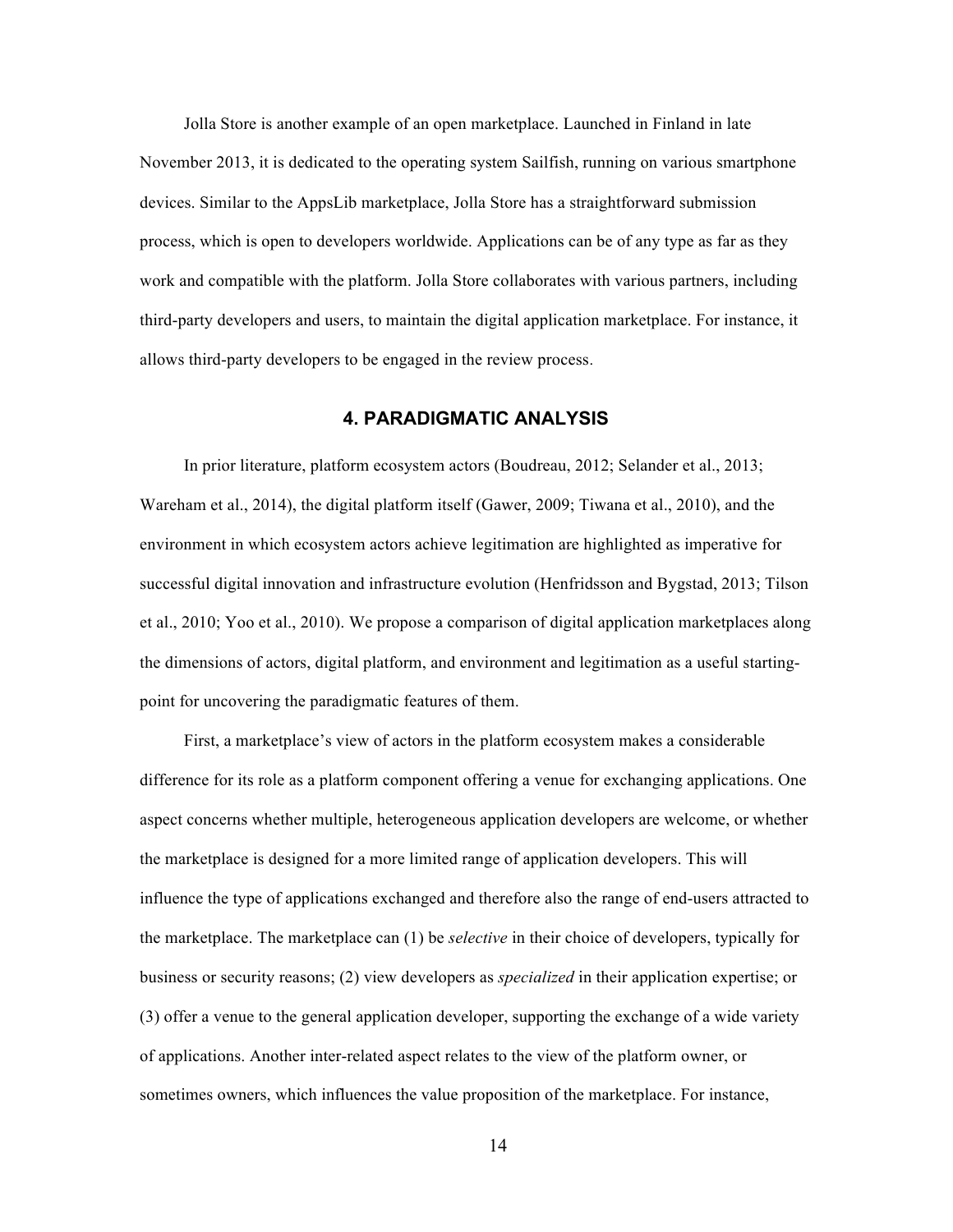marketplaces designed for serving a single platform owner will be more likely to exhibit direct commercial interests. The view of platform owners can range from being a key actor with sole responsibility of the platform to an actor with a *shared responsibility*, via a main actor offering some space of action for other actors in the ecosystem. In addition, the view of the user may vary from a selective view to an essentially agnostic view.

Second, the marketplace may also hold a view about the digital platform/s in terms of which applications it supports and the role of boundary resources. Marketplaces committing to applications of a specific functionality type will also exhibit a view of the platform formed by this commitment. Other marketplaces do not commit to specific application types. In addition, the marketplace's view on platform boundary resources, that is "the software tools and regulations that serve as the interface for the arm's-length relationship between the platform owner and the application developer" (Ghazawneh and Henfridsson, 2013, p. 174), contributes to the definition of the marketplace-platform relationship. Some marketplaces will have close relationships with platform owners and their boundary resources and might therefore limit access to specific and selected developers. Other marketplaces would be open to a full range of boundary resources from a specific platform, or in some cases the boundary resources of multiple platforms.

Lastly, the marketplace's view on its environment forms the ways with which it offers a venue for application exchange. Aspects of this view concern the marketplace's relationship to the platform ecosystem of which it is part, where the connections between different members may range from loosely to tightly coupled ones. It is also expressed in the application review process, which oftentimes is an obligatory passage-point for applications submitted to the digital application marketplace. It ensures that applications are reliable, free of inappropriate material, and perform as expected. The review process can vary from being strict to being nominal, or very loose. The last aspect of the marketplace's environment and legitimation view concerns the developer memberships, which essentially regulates the ways by which application developers can become part of the platform ecosystem/s that the marketplace supports..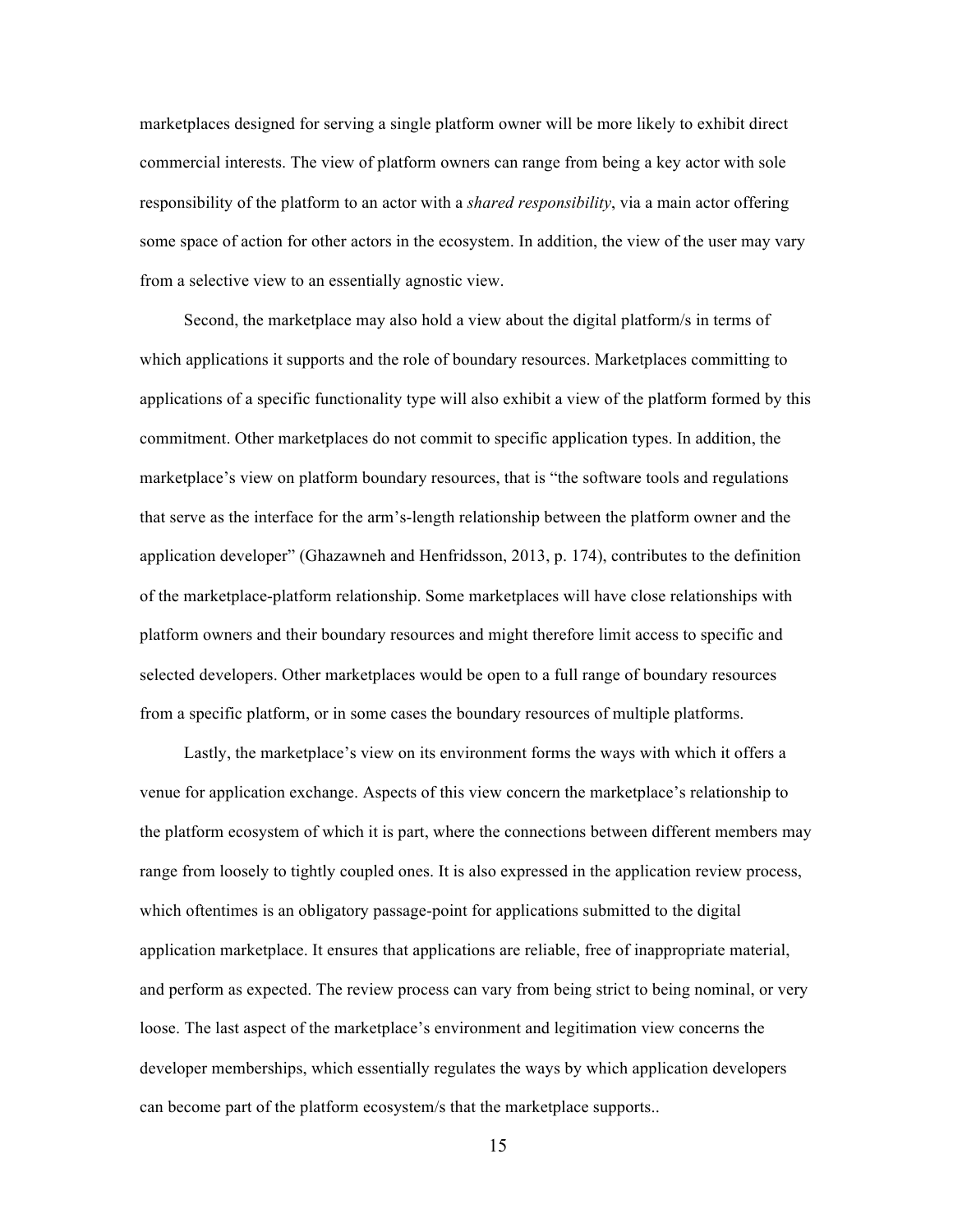In what follows, we seek to examine the four marketplaces previously generated as ideal types (cf. Doty and Glick, 1994; Iivari et al., 1998). This is relevant to discover the underpinnings of each type by identifying assumptions, or views, about features of each dimension. The summary of our analysis is depicted in Table 2.

## *Type A: Closed Marketplace*

*Actors***.** The closed marketplace views the platform owner as the primary actor in the platform ecosystem. This view is reflected in how the platform owner dominates the marketplace and its associated entities. As sole sponsor of the platform, the platform owner then has the ability to exploit its dominating position to extract a large share of value from the platform market. It also follows that the closed marketplace type has a restrictive view on application developers, whose participation is depending on the platform owner's governance. For example, application developers of the Army Software Marketplace, are found among soldiers with relevant qualifications and skills. As another example, the application developers of Saxo Bank's ShowRoom are found among financial firms sanctioned by Saxo Bank. In the closed marketplace, the view of users is specialized and selective*.* Unlike other digital application marketplaces, users joining such types of marketplaces are typically known in advance (cf. Gawer, 2009). For example, the Army Software Marketplace is only available for end-users in the U.S. armed forces, and Saxo Bank's ShowRoom is only available for sanctioned financial institutions and their clients.

*Platform*. The platform view of the closed marketplace is reflected in how applications and platform boundary resources are approached. First, applications are viewed as specialized, designed to serve the interests of the platform owner. For example, applications exchanged on the Army Software Marketplace are applications designed for army-specific purposes. Similarly, that applications exchanged at Saxo Bank's ShowRoom are designed for online trading purposes. Similarly, the boundary resources (Ghazawneh and Henfridsson, 2013) providing access to the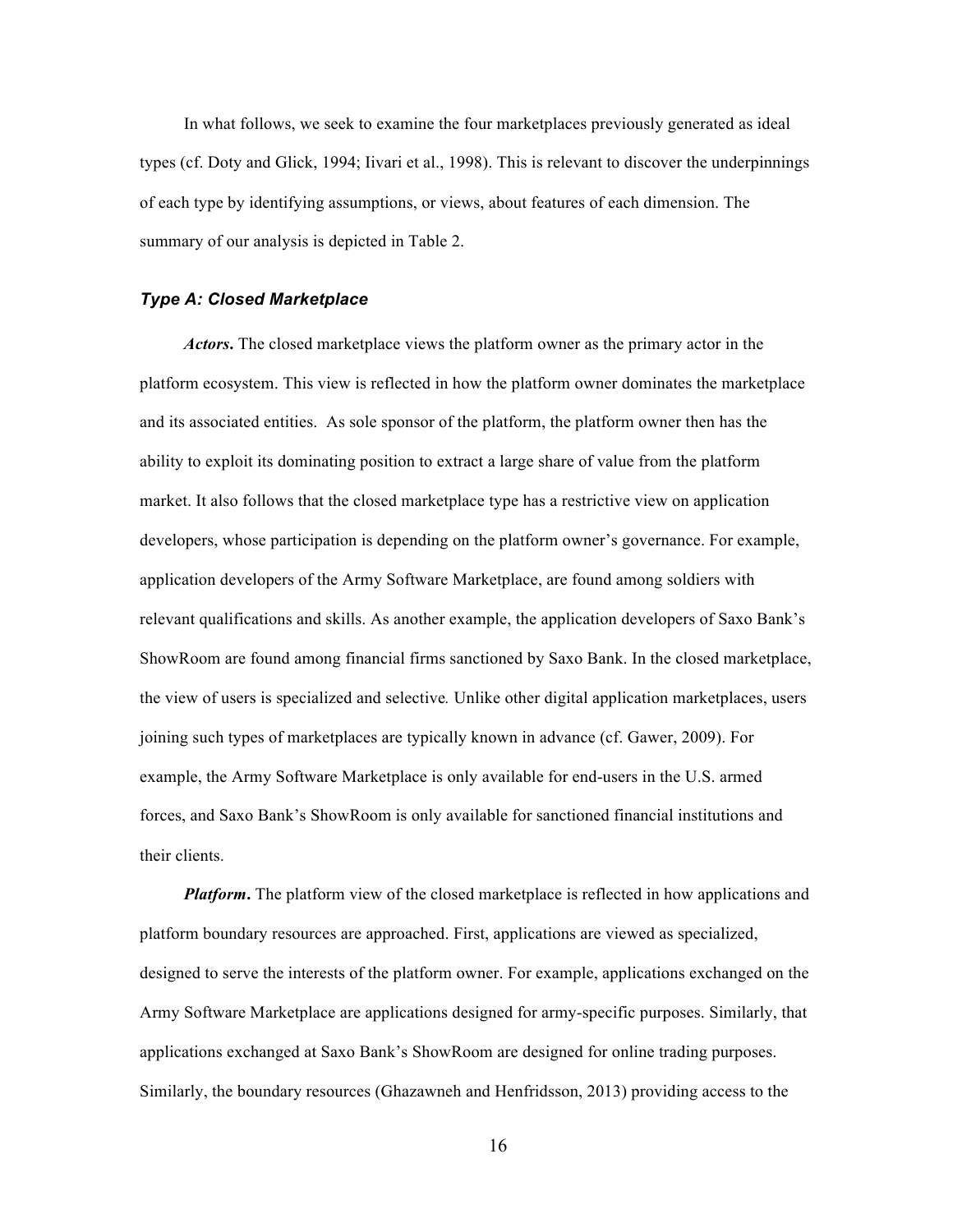platform are typically designed to offer design capability to application developers within the functionality scope of the marketplace. Also, the boundary resources, such as APIs, are typically closed, making developers unable to modify them.

*Environment and legitimation***.** The closed marketplace generally views the platform ecosystem as a collection of few but tightly coupled actors. For example, few application developers have access to the Army Software Marketplace. Similarly, in the case of Saxo Bank's ShowRoom, few developers are offering applications, since their access to the marketplace is based on the Danish online bank's criteria.

Furthermore, underpinning the whole idea of the closed marketplace, "coopetition", which is commonly associated with platform ecosystems (Selander et al., 2013), is an insignificant element in the assumed ecosystem of the closed marketplace. This is clearly illustrated in the developer membership criteria, where it is mandatory that application developers developing for the marketplace must be registered and carefully selected by the sponsor/s of the marketplace. Similarly, closed marketplaces apply a strict review process for submitted applications, largely with the ambition to creating and maintaining unique and exclusive marketplaces (Holzer and Ondrus, 2010). This means that each application submitted to the marketplace are subjects to review in terms of quality, content, security, and so on.

#### *Type B: Censored Marketplace*

*Actors***.** The censored marketplace views platform owners as the primary actor in the platform ecosystem. Yet, it recognizes application developers as important resources to grow the platform ecosystem, primarily by offering a large and diversified application base in terms of functionality and users. The censored marketplace often serves as a device for platform owners, such as Apple and Amazon, to restrict application development infringing the platform. With such censorship in place, the censored marketplace holds an agnostic user view: it allows virtually any end-user to exchange on the marketplace.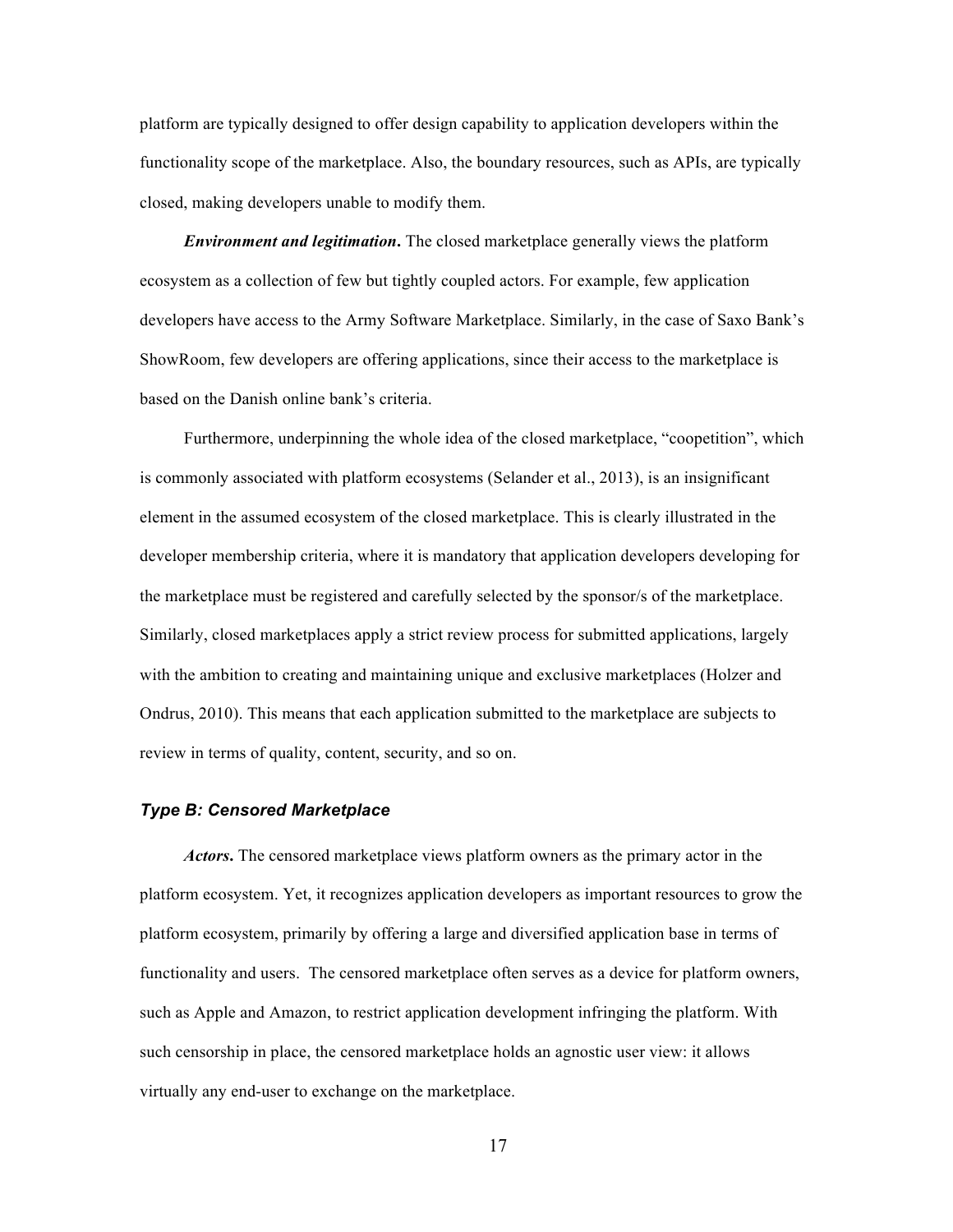*Platform***.** The censored marketplace takes an open-minded view on applications*.* As long as they cannot harm the platform, or manifest a threat to a significant business interest, applications are viewed as a way to make the platform and its ecosystem stronger and more competitive. To manage the process by which applications are deemed to offer such positive reinforcement to the platform ecosystem, so-called boundary resources such as software tools and regulations (Ghazawneh and Henfridsson 2013) are used. Given this governance view, the boundary resources are shaped and reshaped to handle the relationship with ecosystem actors.

*Environment and legitimation***.** The censored marketplace views the platform ecosystem as an asset that needs to be cultivated. The marketplace therefore seeks to lower the entry barriers for multiple, heterogeneous actors to exchange applications with other members of the platform ecosystem. The entry barriers in the case of application developers typically involve membership in a developer program, where, besides the provision of useful development tools, requirements regulating the arm-length relationship between the marketplace and application developers as ecosystem members are provided. The developer program also typically stipulates a mandatory and structured submission and review process, where each application submitted for inclusion in the marketplace is reviewed to ensure its compatibility with the current guidelines and rules.

#### *Type C: Focused Marketplace*

*Actors***.** The focused marketplace views platform owners as one of many parties in the platform ecosystem. Relaxing the focus on the platform reflects the marketplace's interest in controlling the applications catalogue. For example, rather than using boundary resources tightly related to a platform, Yandex partnered with Kaspersky Lab for managing virus detection in applications submitted to the Russian marketplace. This helps Yandex to focus more the development of native specialized applications and enrich their catalogue of applications. Moreover, the focused marketplace attracts specialized application developers, such as developers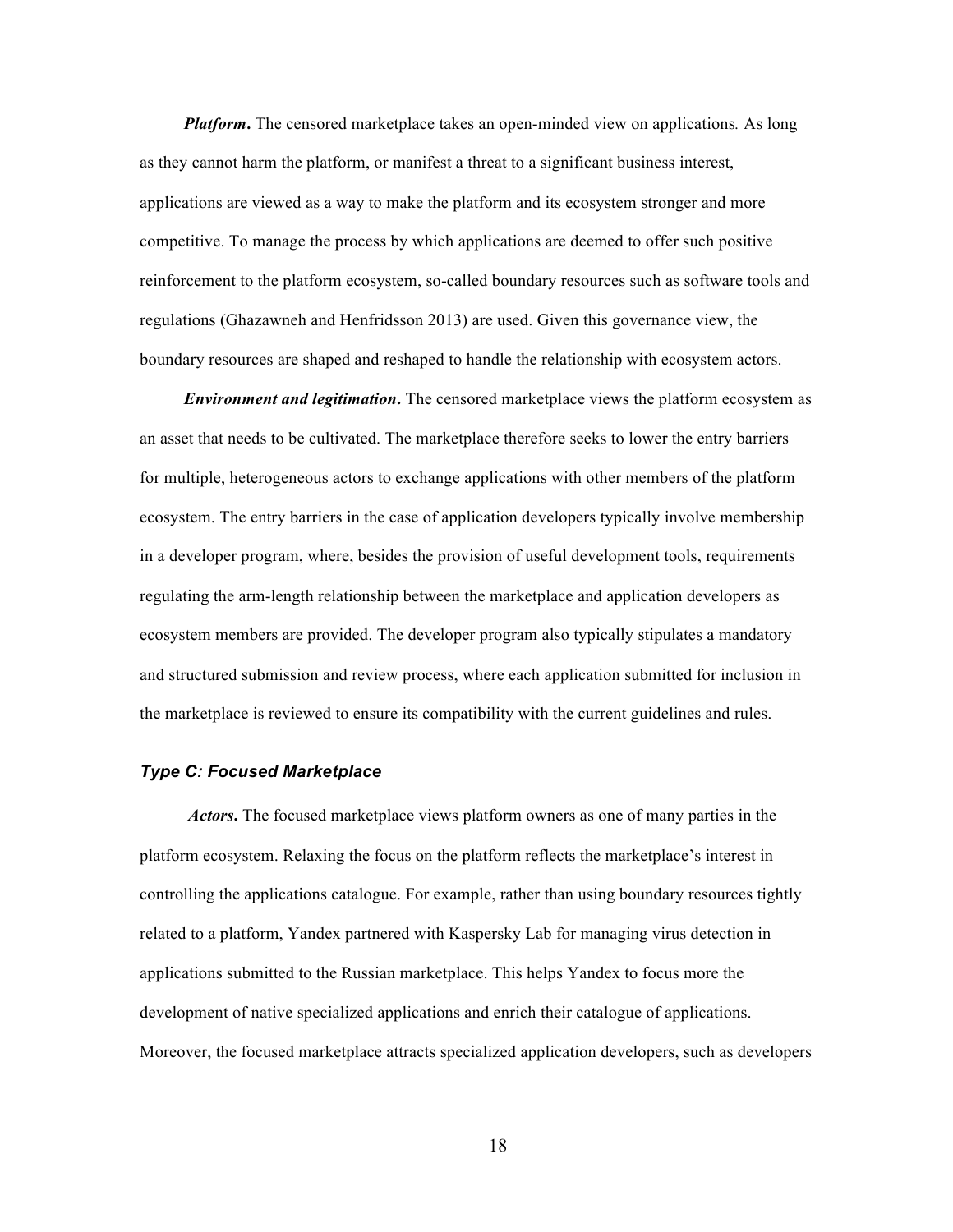specialized in the gaming industry. This is the same case for users*,* as the focused marketplace targets users with specific functionality needs.

*Platform***.** The focused marketplace views applications in terms of their functional domain. This marketplace specializes in operation and distribution of a specific application type. Since they have an interest in stimulating growth of applications, such marketplaces have a open view on boundary resources by making both internal and external boundary resources available to application developers. Internal boundary resources are developed by the platform owner who directly operates the marketplace, while external boundary resources are developed by platform ecosystem actors who are not directly associated with the marketplace.

*Environment and legitimation***.** The focused marketplace views the platform's ecosystem as specialized but loosely coupled. The marketplace seeks to attract ecosystem actors specialized in one specific type of applications. Membership in a developer program is usually required. However, this membership typically does not go beyond a process by which application developers create a membership account for maintaining the list of developed applications. The review process at a focused marketplace is largely nominal. The threshold is typically a working application within scope.

## *Type D: Open Marketplace*

*Actors***.** Similar to the focused marketplace, the open marketplace views platform owners as one of many parties in a platform ecosystem. This might be illustrated by the fact that the application and review process is typically slim. Marketplaces such as AppsLib and Jolla Store primarily pay attention to the provision of appropriate technology for third-party developers, reflecting the perception of the application developer as a possible source of both magnitude and diversity. End-users are allowed to join the marketplace without specific requirements or criteria.

*Platform***.** The open marketplace views applications as a way to grow the platform ecosystem. This means the marketplace operates and distributes many-fold application types to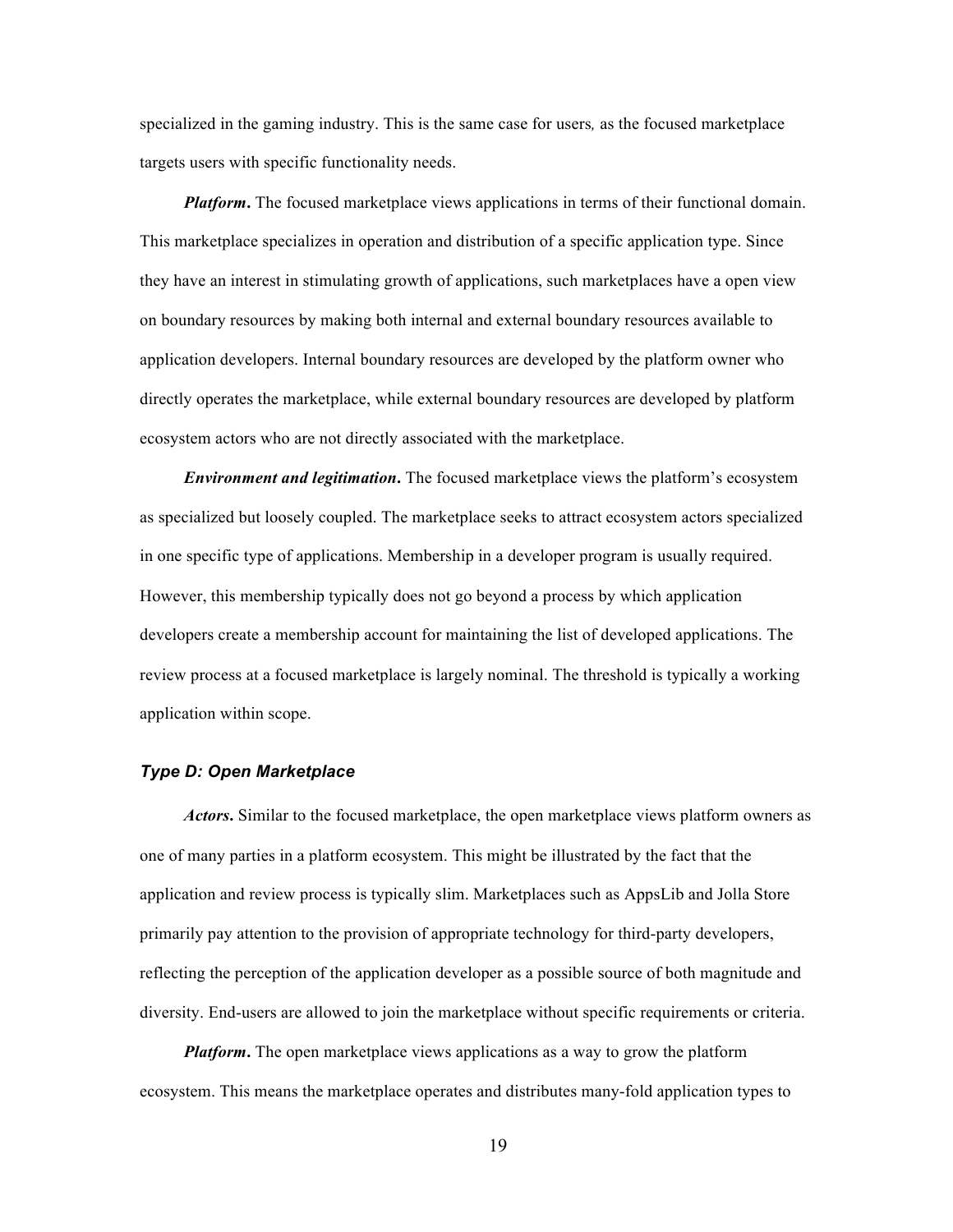satisfy the needs of many heterogeneous users. Similar to focused marketplaces, open marketplaces also have a open view on boundary resources, where diversity in terms of platform origin is typically allowed. Such marketplaces have an interest in stimulating the growth of applications by providing their own boundary resources*,* as well as making external resources available to application developers.

*Environment and legitimation***.** Similar to censored marketplaces, the open marketplace views the platform's ecosystem as loosely coupled in terms of actors and technology. The high degree of openness basically means that anyone with an interest in the marketplace can take part in the exchange. For application developers, it is required that they join the marketplace's affiliate programs and accept all conditions and guidelines before being able to submit and deploy applications. However, the review process related to open marketplaces is typically loose, sometimes almost non-existing.

| Table 2: Summary of analysis |                                          |                               |                                    |                                                     |                                  |                                              |                           |                            |
|------------------------------|------------------------------------------|-------------------------------|------------------------------------|-----------------------------------------------------|----------------------------------|----------------------------------------------|---------------------------|----------------------------|
|                              | <b>Actors</b>                            |                               |                                    | Platform                                            |                                  | <b>Environment and legitimation</b>          |                           |                            |
|                              | View of<br>application<br>developers     | View of<br>platform<br>owners | View of users                      | View of<br>application<br>s                         | View of<br>boundary<br>resources | View of<br>ecosyste<br>m                     | Role of review<br>process | Developer<br>memberships   |
| Closed<br>marketplace        | Highly<br>selective                      | Key<br>ecosystem<br>actor     | Highly selective                   | Significantly<br>specialized<br>application<br>type | Closed and<br>limited            | Tightly<br>coupled                           | Strict assessment         | Mandatory and<br>selective |
| Censored<br>marketplace      | General<br>application<br>developer      | Main<br>ecosystem<br>actor    | Agnostic                           | General                                             | Gradually<br>available           | Loosely<br>coupled                           | Structured                | Mandatory                  |
| Focused<br>marketplace       | Specialized<br>application<br>developers | Shared<br>responsibilit<br>y  | Specific<br>functionality<br>needs | Specific<br>application<br>type                     | Open                             | Loosely<br>coupled<br>and<br>specialize<br>d | Nominal process           | Mandatory                  |
| Open<br>marketplace          | General<br>application<br>developer      | Shared<br>responsibilit<br>y  | Agnostic                           | General                                             | Open                             | Loosely<br>coupled                           | Very loose, if any        | Mandatory                  |

## **5. IMPLICATONS**

In prior literature on digital platforms and ecosystems, little has been done to single out the digital application marketplace as a separate object of study. In fact, a significant stream of literature, the economics perspective (Gawer, 2014), even views platforms as markets in their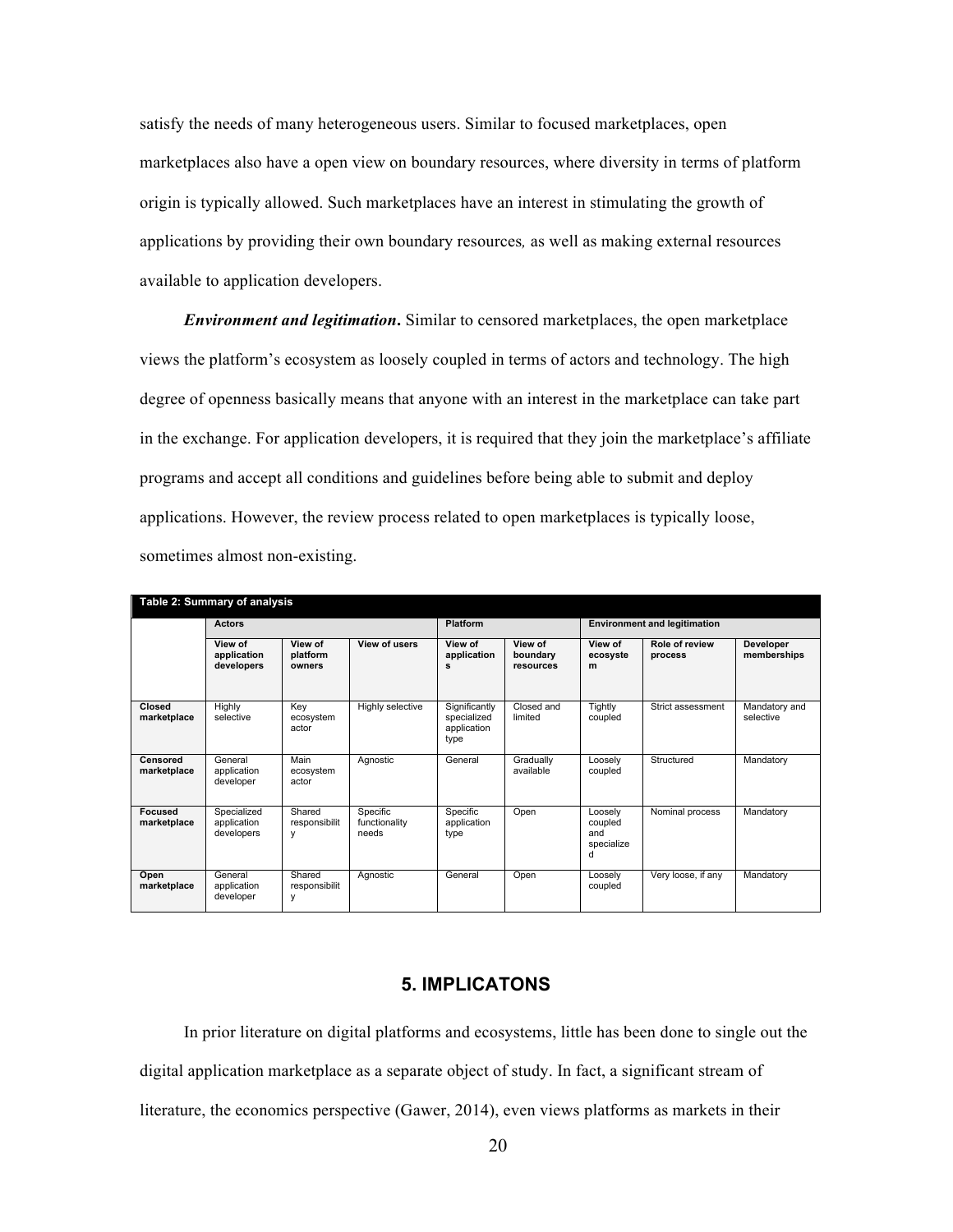own right (Evans, 2003; Rochet and Tirole, 2003, 2006). The downside of this view is that it masks the diversity of application marketplaces in their relationship to other actors in platform ecosystems.

We instead took on an engineering design view of platforms (Gawer, 2014), since it invites closer examination of platform components and their relationships. While the economics perspective of platforms tend to make the assumption of a direct and firm relationship between a platform owner and the digital application marketplace, there exist numerous examples of cases where this relationship is different. For instance, in our paradigmatic analysis, we mention Yandex, AppsLib, and Jolla Store as examples of digital application marketplaces where control is distributed. Such distributed control suggests the importance of the digital application marketplace and platforms as different analytical entities with a dynamics worth exploring<sup>1</sup>. Similarly we examine variation across the dimension of functionality scope, since economics of scope in innovation (Gawer, 2014) is an essential aspect of an engineering design view of platforms. In this regard, we pay attention to how a digital application marketplace, platform/s, and platform ecosystem/s is shaped by the functionality scope.

We view digital application marketplaces as a platform component that offers a venue for exchanging applications between developers and end-users of a single or multiple ecosystems. This definition offers an analytical basis from which to investigate the variety that digital application marketplaces entail. To this end, we generated a typology that distinguishes ideal types, serving as analytical tools for students and practitioners of digital application marketplaces. We also conducted a paradigmatic analysis of the four ideal types generated: closed, censored,

 $1$  In this context, it should be noted that control is a classic and complex object of study that warrants significant attention in the platform context. As one of our anonymous reviewers pointed out, even in cases with a dominant actor seemingly being in full control, there are always possibilities for minor actors to influence platform governance through, for instance, the "blogosphere" if picked up by larger actors (Eaton et al. 2015). In other words, there is a certain reciprocity of control.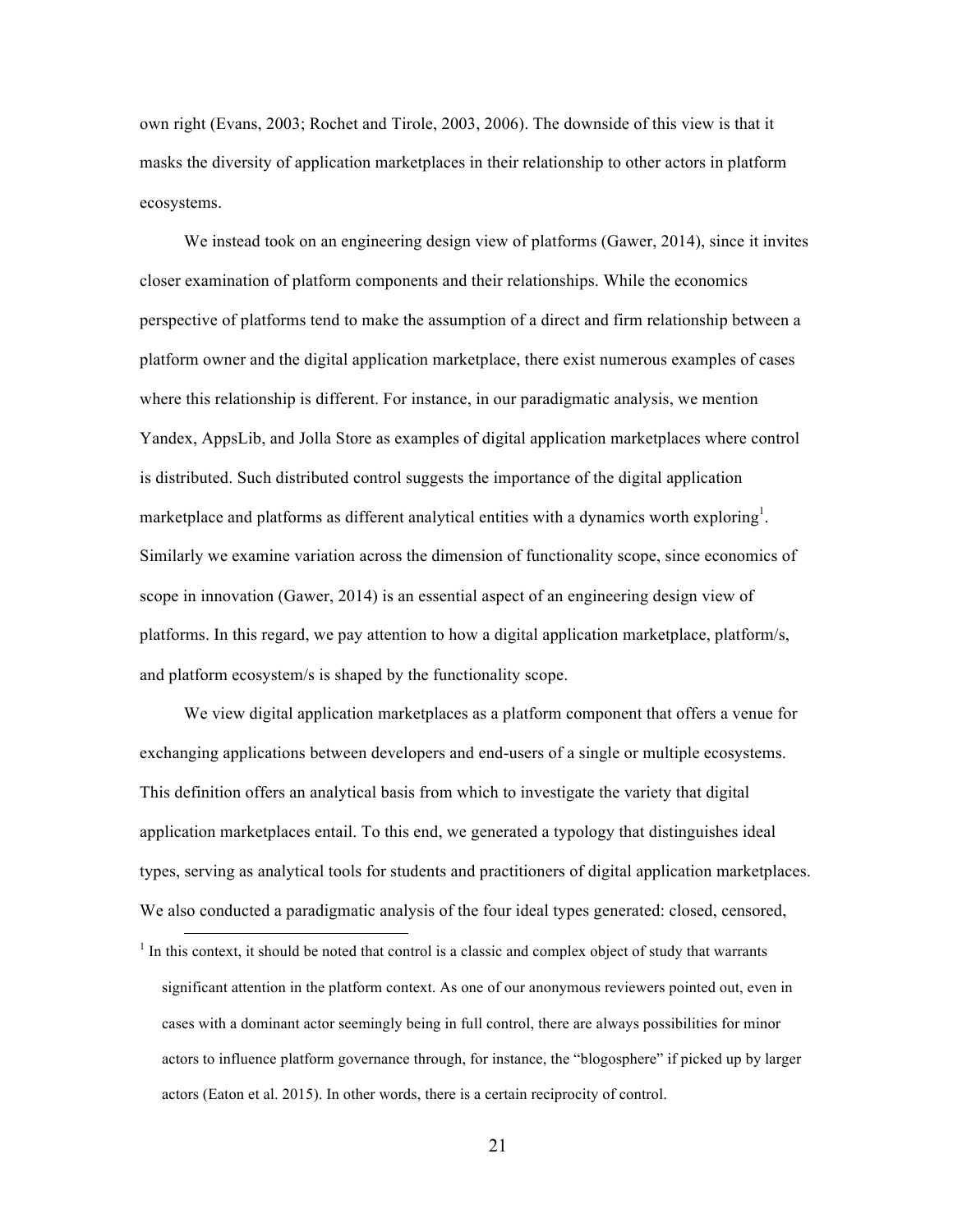focused, and open marketplaces. Similar to Iivari et al.'s (1998) paradigmatic analysis of information systems approaches and methodologies, we therefore contrast ideal types of digital application marketplaces by tracing assumptions underpinning them as they relate to ecosystem actors, platforms, and legitimation practices.

First, the typology serves as a basis for understanding the actor relationship between the digital application marketplace and a platform owner. Consider that the closed and censored marketplaces highlight the platform owner as central actor of the platform ecosystem. Other actors are viewed as suppliers of platform complements (cf. Tiwana et al. 2010), typically in the form of applications. The digital application marketplace is then oftentimes an access point for application developers as they offer platform complements. In the closed case, the benefit for the application developer is the uniqueness that access to a closed digital application marketplace holds. In the censored case, the platform owner exercises control through platform boundary resources (Eaton et al. 2015; Ghazawneh and Henfridsson, 2013), and the benefit for the application developer is the potential reach in terms of customer base that the digital application marketplace offers. In the cases of focused and open marketplaces, the digital application marketplace does not work as an access point for platform complements, but assumes a more separate existence. This distinction of the application marketplace from the platform also opens up for competition between marketplaces. For instance, consider the many Android-based application marketplaces around, addressing different market demands but also competing headto-head.

Second, the typology offers a view on how a digital application marketplace holds a variety of assumptions about the digital platform. The differences stand out with regard to aspects such as applications (as platform complements) and platform boundary resources. A digital application marketplace that seeks to aggregate applications within a certain functionality scope (closed and focused) typically delimits the range of functionality to fit a certain market. This necessarily makes the platform itself less important. Similarly, some application marketplaces make use, or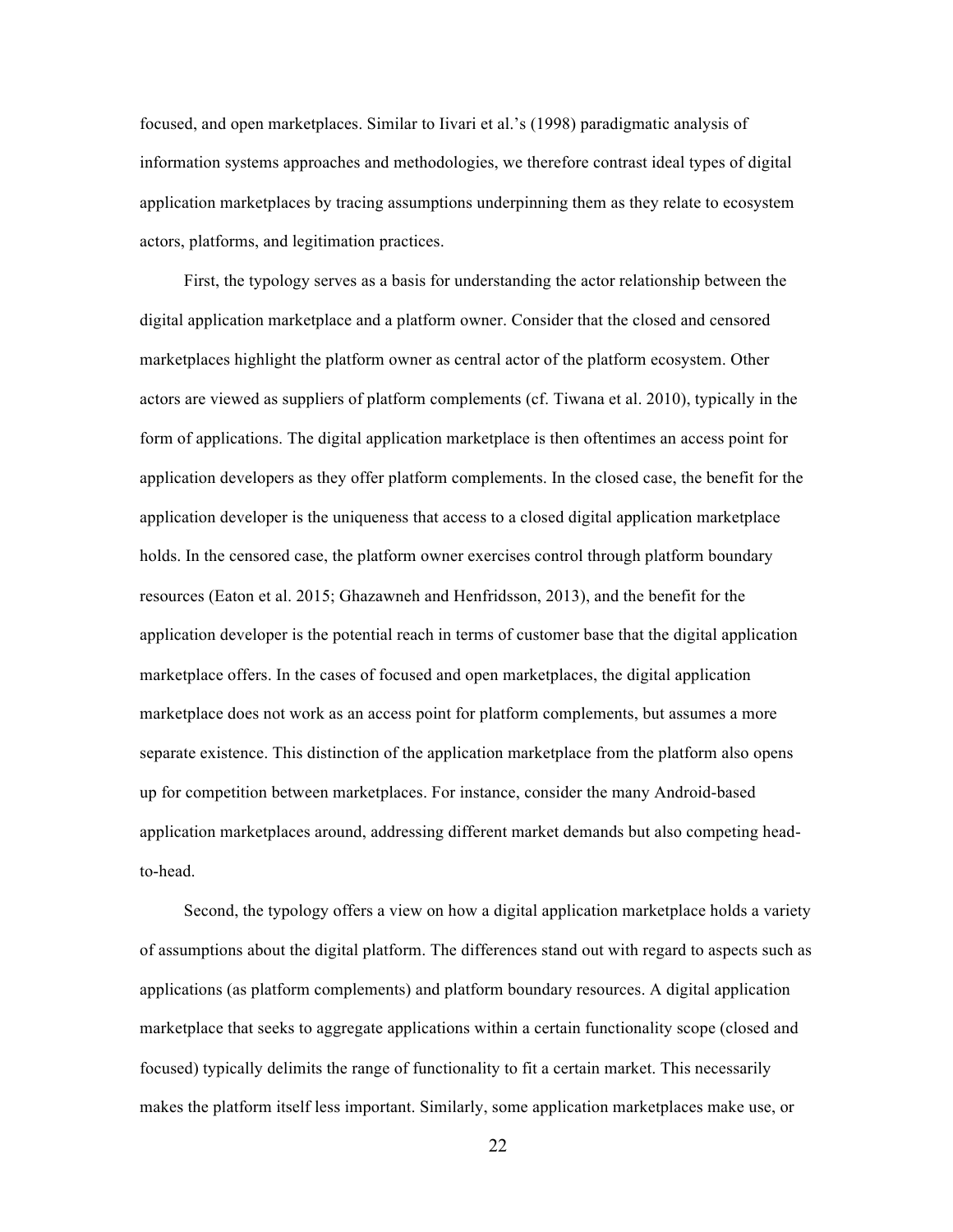invite use of, multiple platform boundary resources. This also reduces the dependence on a specific platform.

Lastly, the typology helps navigating the environment and legitimation dimension of the digital application marketplace, where a significant distinction can be made between application marketplaces that seek to control the membership of the ecosystem and those designed to serve as a motor for generating an expanding digital ecosystem. In particular, closed marketplaces, such as the Army Software Marketplace, rigorously control the platform ecosystem to limit the membership to parties who are conceived as useful for delivering value. In the cases of censored, focused, and open marketplaces, it is fair to say that they all view an ecosystem as a loosely coupled collective of actors. It is only in terms of the application review process, where the different types of application marketplace make different assumptions about what needs to be assessed. In the case of the censored marketplace, the review process is a quite structured process mainly securing that the proposed application does not infringe the platform or involve inappropriate contents.

Our study offers a number of theoretical and practical implications. First, we provide a paradigmatic analysis of digital application marketplaces for advancing IS research on digital platforms (Boudreau and Lakhani, 2009; Tilson et al., 2010; Tiwana et al., 2010; Yoo et al., 2012) and platform ecosystems (Adomavicius et al., 2007; El Sawy et al., 2010; Selander et al., 2013; Wareham et al., 2014). In this vein, we provide a conceptual basis for distinguishing digital application marketplaces as an analytical entity separate from platforms. This is important since there exist significant diversity in the relationship between the digital application marketplace and the platform. In this regard, our research highlights the application marketplace as a standalone entity in the digital ecosystem. The generated typology is useful for highlighting differences that contrast the marketplaces and show the idealized features of each one of them.

Second, the research affords not only a broader but also a more detailed view of digital application marketplaces. It provides distinctive features that underpin each of the ideal types of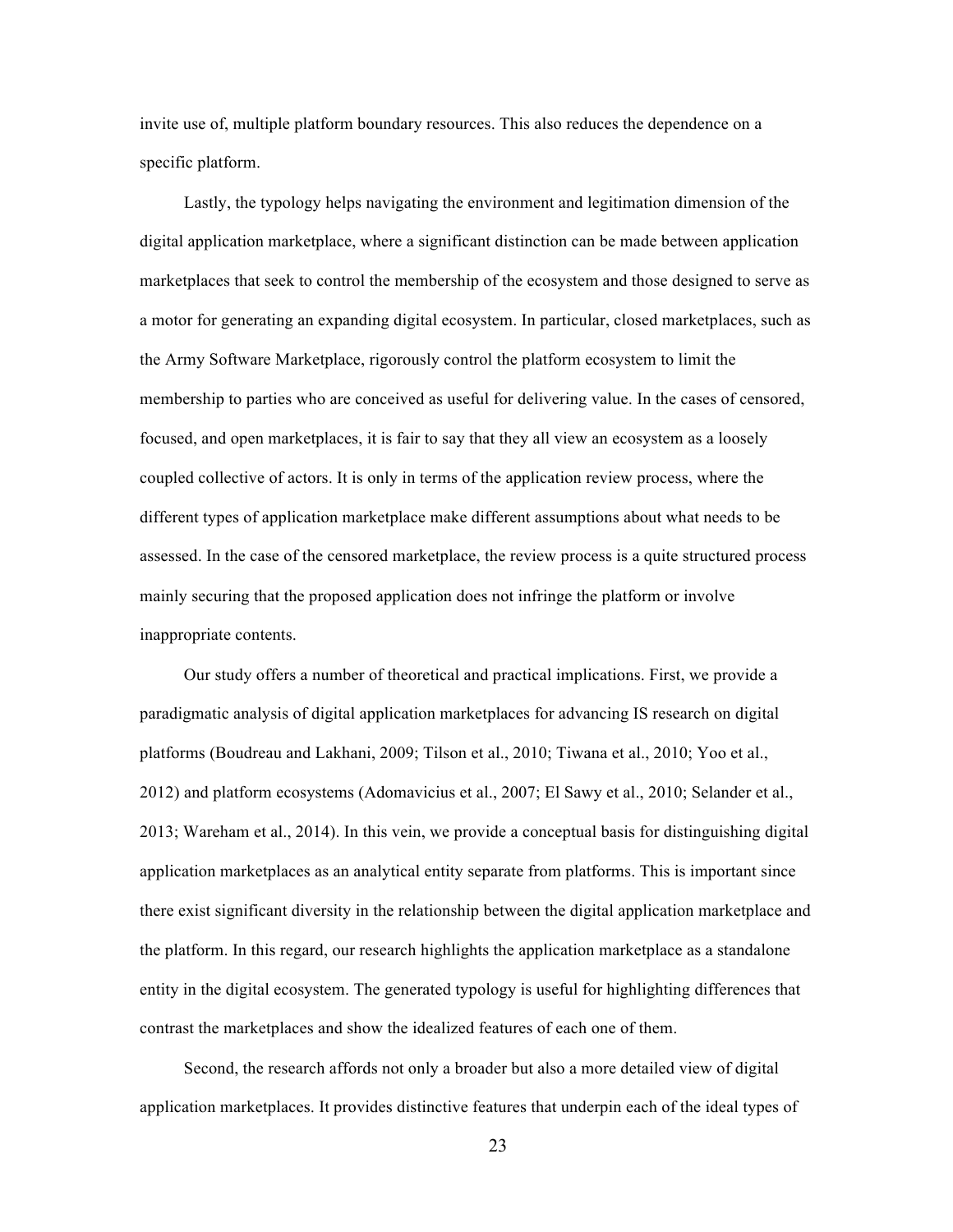the typology. Earlier research has set the early scene for investigating digital ecosystems by identifying their core components and relations to platforms (Selander et al., 2013; Tiwana et al., 2010) and seeking to understand their dynamics (El Sawy et al., 2010). This research uncovers diversity among digital application marketplaces, which may help us developing a more finegrained picture of the ecosystems supported as they evolve in the context of platform governance and digital infrastructure.

Third, platform ecosystem actors wishing to analyze their use of digital application marketplace/s may found our typology useful. For application developers, it offers a perspective on which, or which combination of, digital application marketplace/s that would make a useful fit for their application. Variation along the dimensions of control and functionality scope influence the proposition of the application, and the insights delivered throughout this paper may help application developers to reflect on their strategizing. One aspect of such strategizing would involve careful consideration of the kind of relationship that they would like to cultivate with digital application marketplaces and platform owners. For instance, would they want to develop arm length's relationships with censored and open marketplaces, or would they like to tap into platform ecosystems where the marketplaces are set up for more specialized application areas. The latter option would allow for a strategy across multiple marketplaces, while the later one would involve greater commitments and tighter coupling to the marketplace and its dominant actors. In the case of digital application marketplaces, especially ones that are stand-alone from a platform owner, the research may offer a way to understand how to position their marketplace in an attractive way for application developers. Important considerations involve careful reflection on the consequences of, for instance, going for a specialized functionality scope rather than generalized functionality scope. Similarly, the research may inform platform owners in their efforts to promote their platform on a single marketplace, or, less common, across multiple marketplaces.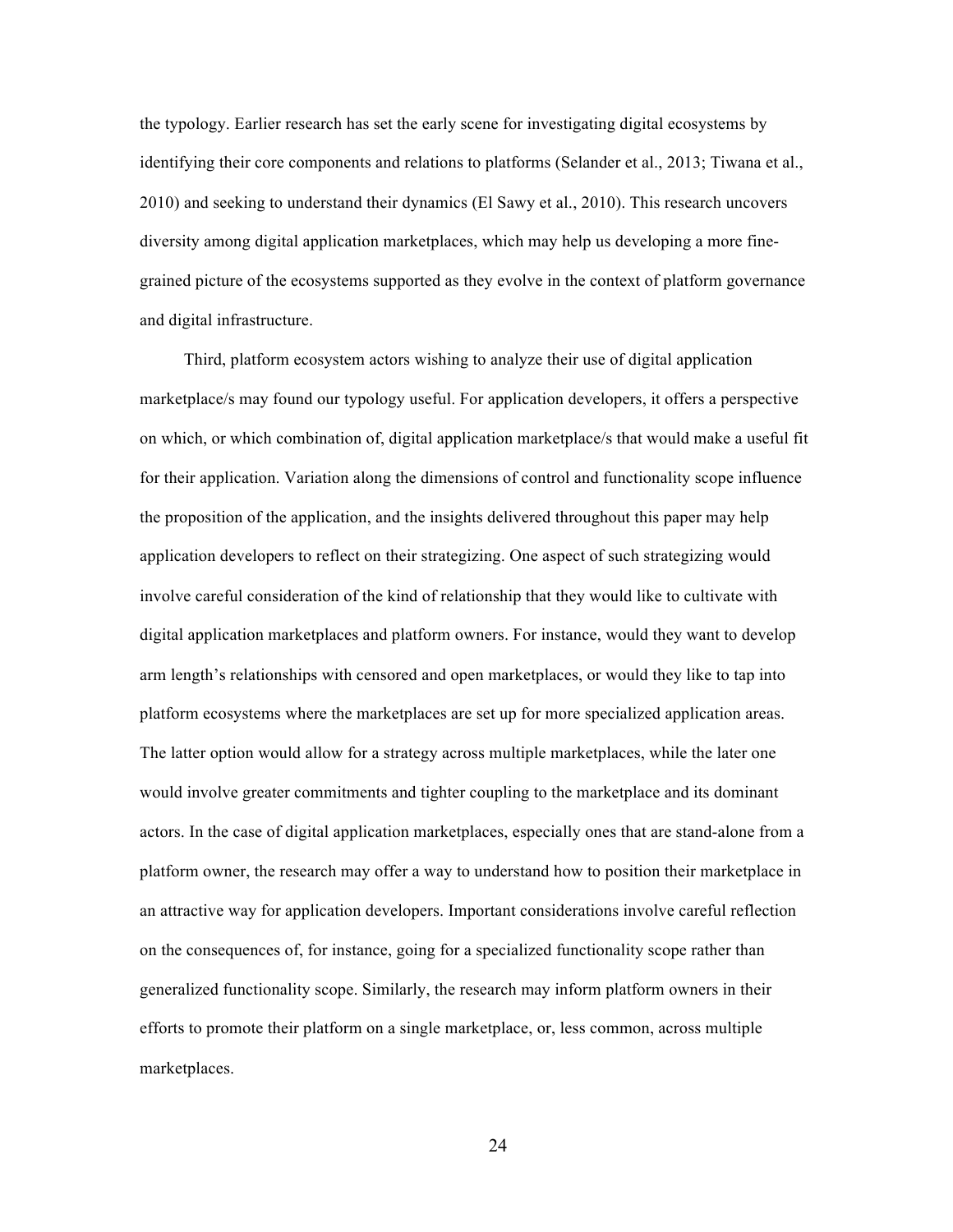There are a number of limitations worth mentioning in the context of this research. First, just as Iivari et al. (1998) note with reference to their research, the research presented in this paper is linked to the quality level of the categories used in our paradigmatic analysis. We use control as one of the dimensions, drawing on the fact that this dimension is repeatedly emerging as pivotal aspect of platform governance and digital ecosystems (Brunn et al., 2002; Gawer, 2009; Gawer 2014; Tilson et al., 2010; Tiwana et al., 2010; Yoo et al., 2010). As for the functionality scope dimension, it should be noted that there are other dimensions possible to further refine the typology and its way of rationalizing digital application marketplaces. Examples of such dimensions are the reach of the marketplace (local versus global) and whether the marketplace is associated with one or multiple platforms. Our decision of going for a twodimensional typology with control and functionality scope as main dimensions reflects an engineering design view of platforms (Gawer, 2014), as well as the need to strike a balance between simplicity and granularity. Second, it can be noted that our typology offers little attention to "the causal processes operating within each type" (Doty and Glick, 1994, p. 230) of digital application marketplace. Even though Doty and Glick (1994) offer tools and procedures for better tracing of causal processes, it is essentially beyond the scope of this paper to establish the causal paths by which a marketplace of a certain type are created, maintained, and dissolved. This is an important area of inquiry, which so far has received some attention in articles dealing with the dynamics of platforms and application marketplaces (e.g., Basole and Karla, 2012; Eaton et al., 2011; Eaton et al., 2015; Müller et al., 2011). More attention to it would be valuable, and the typology presented will facilitate such inquiry where longitudinal data is collected to trace how and why certain actors moved from one category to another one.

#### **6. CONCLUSION**

Platform ecosystems are increasingly important as the environments in which the modern enterprise needs to compete and collaborate at the same time. It is therefore not surprising that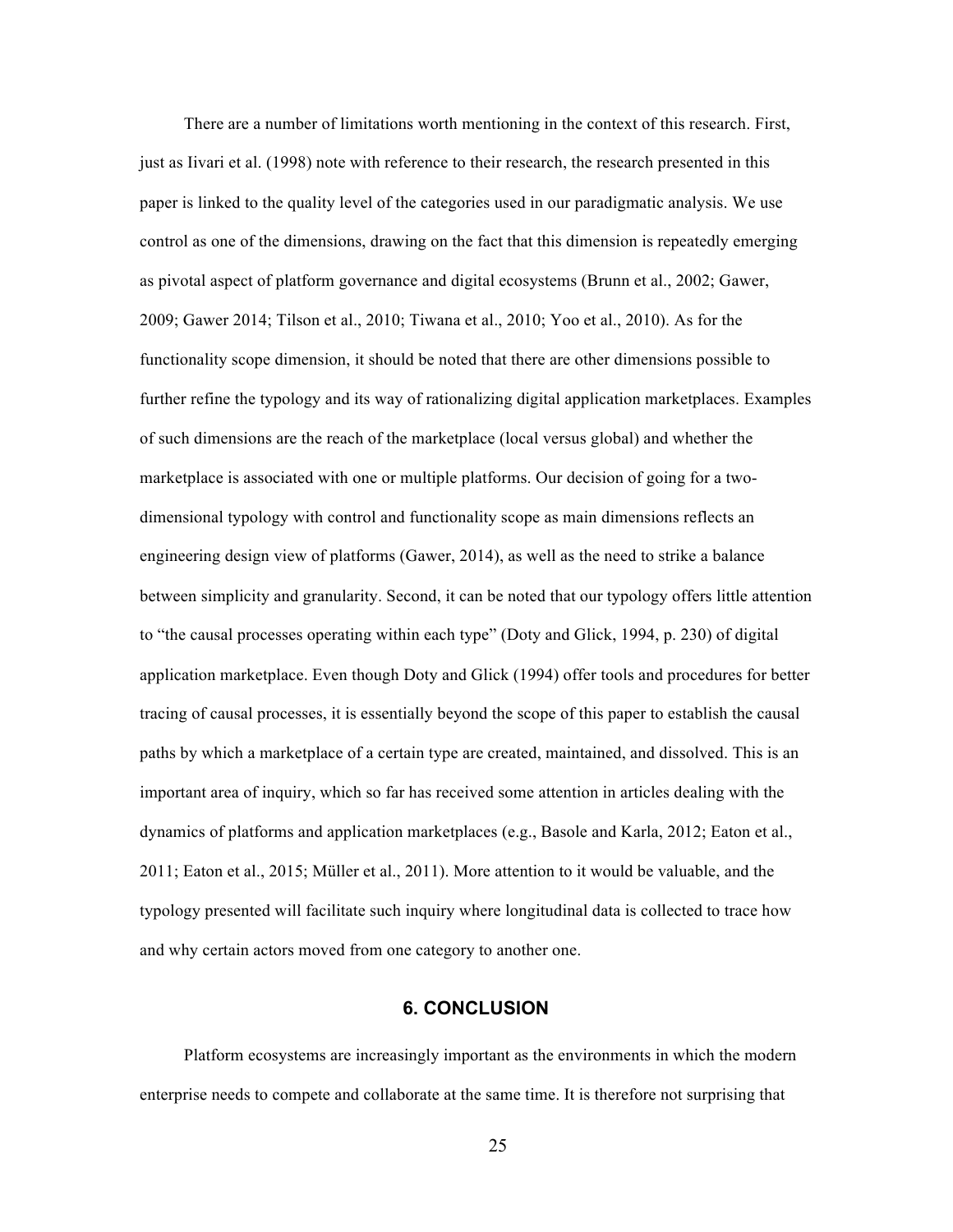there is a growing body of literature in IS that seeks to address issues of platform governance and strategy. So far, little has been done to develop a vocabulary for reflecting upon digital application marketplaces as an entity important for platform ecosystems. Although there are many ways by which research in the area needs to be developed and enhanced, this represents a first attempt to generate such a vocabulary in the form of a typology and a paradigmatic analysis.

Our research invites a number of possibilities for future research. First, it would be useful to understand the process by which application marketplaces are created and maintained, and compare the differences, if any, between the four types in this regard. In other words, whereas our research has provided the structure and rationale of the four types, we still know little about the processual aspects for each of the marketplaces. This lack of knowledge is especially evident in the focused and closed marketplace cases. Second, another issue for future research is the strategizing underlying the decision taken by ecosystem actors in going for a particular marketplace type. In this regard, it can be assumed that the rationality behind a platform owner's decision to align its platform to one, or several marketplaces, is quite different than the corresponding rationality for an end-user. However, we know little about what characterizes these decisions, and how the decision processes differ between platform owners of different kind (and for end-users and application developers, respectively). Third, it would be worthwhile to build more knowledge about a marketplace owner's strategy to select platforms in developing their market for exchanging applications. This is perhaps extra relevant in the case of censored marketplaces where multiple platforms are relatively common (e.g., mobile network operators' marketplaces). Finally, process studies on the transformation of digital application marketplaces from one ideal type to another would allow dynamic accounts of particular relevance for understanding digital ecosystems. Essentially, we lack studies that deal with the dynamic relationships between core components of digital ecosystems over time, including marketplaces, platforms, and ecosystem actors.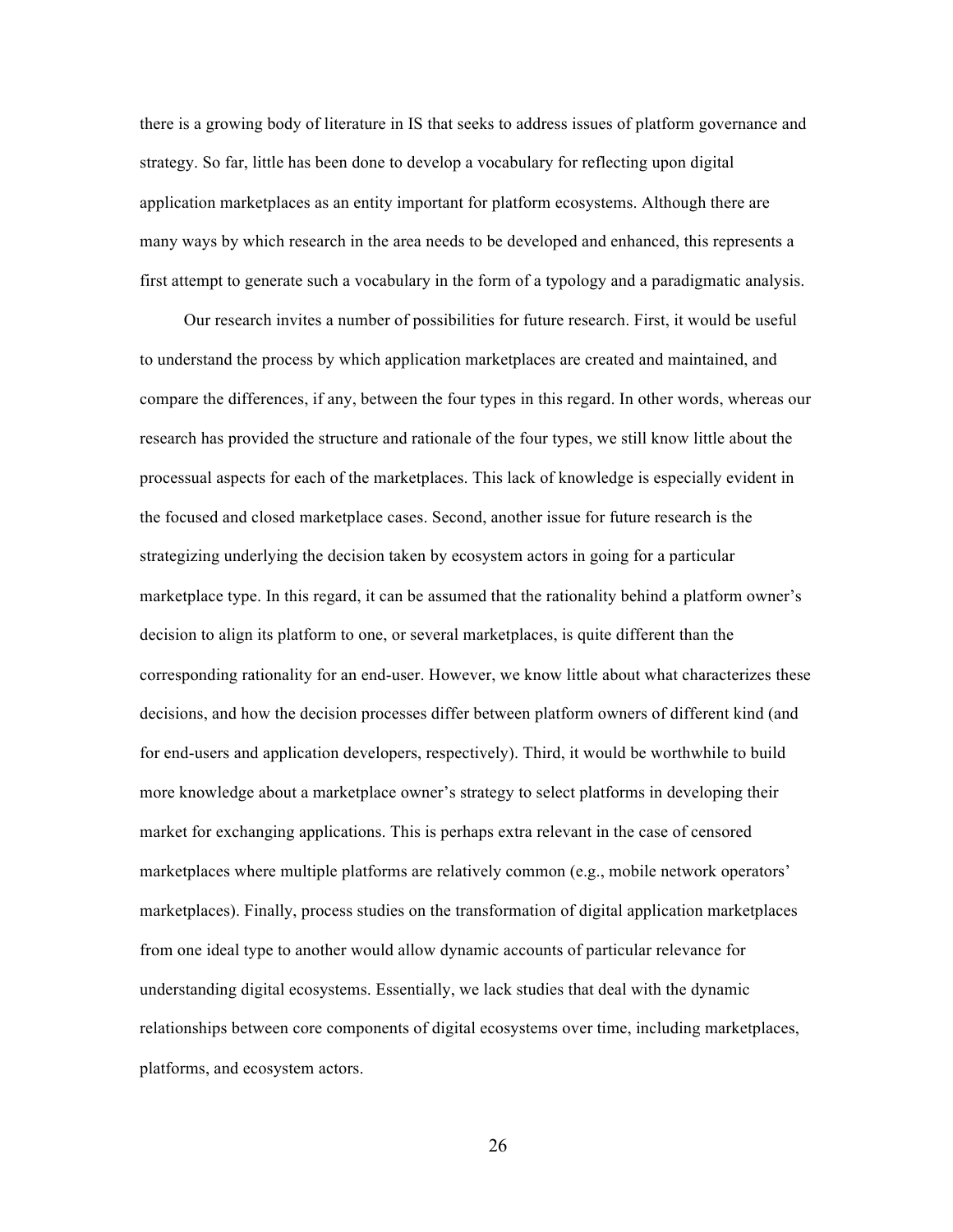In conclusion, our study started with questioning the assumption that a digital application marketplace belongs to the platform itself. Given that digital application marketplaces exhibits diversity, we generated a typology intended as an initial attempt to enrich the existing literature with a thorough account of digital application marketplaces, and a paradigmatic analysis of the underlying assumptions of such marketplaces. As firms increasingly seek to develop strategies for dealing with the new organizing logic of the digital age, this research offers one account in a stream of much needed IS research on the topic of platform ecosystems.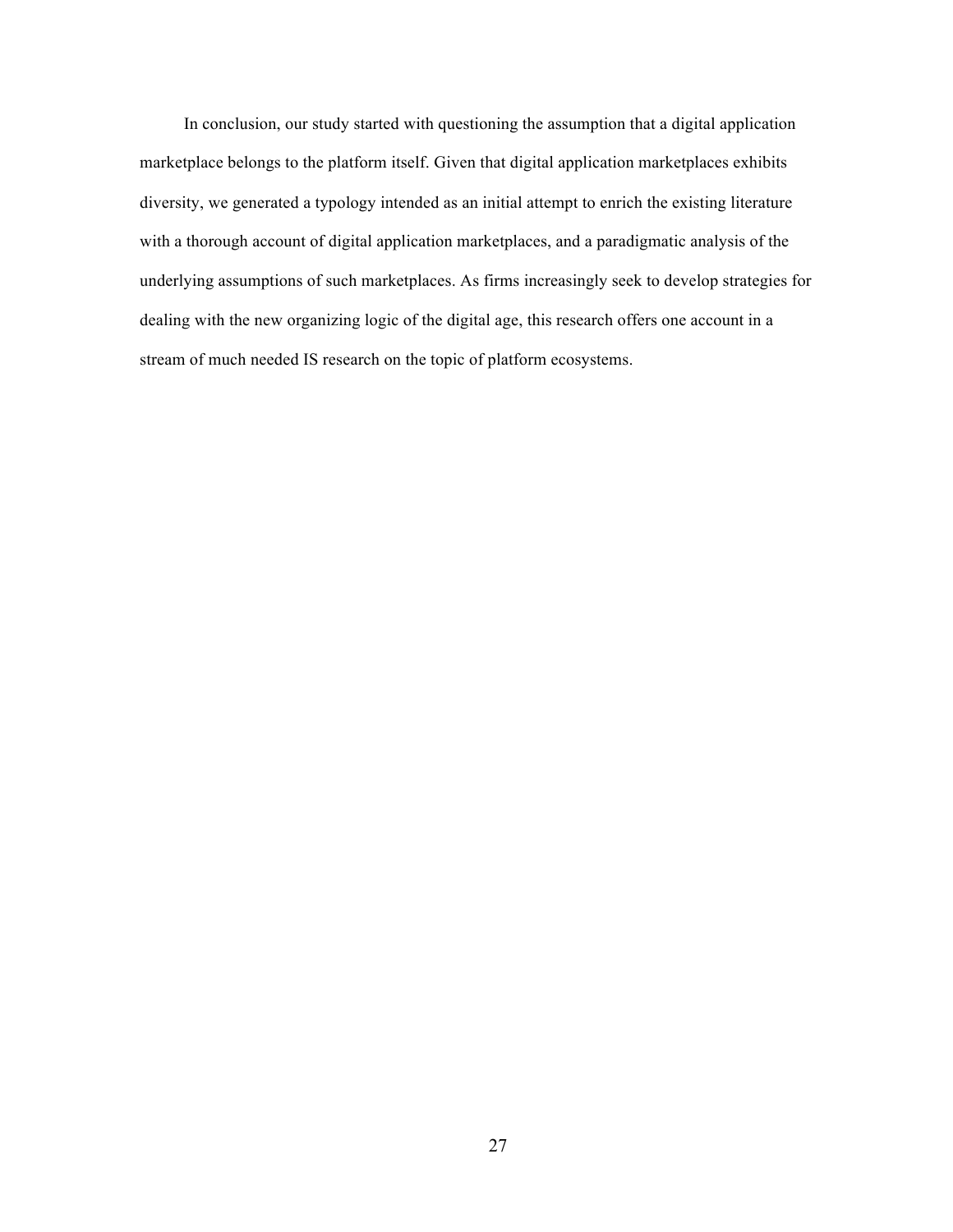#### **REFERENCES**

- Adomavicius, G., Bockstedt, J.C., Gupta, A., and Kauffman, R.J. (2007) Technology Roles and Paths of Influence in an Ecosystem Model of Technology Evolution. *Information Technology and Management,* **8** (2): 185- 202.
- Aldrich, Douglas F. (1999) *Mastering the Digital Marketplace: Practical Strategies for Competitiveness in the New Economy* (New York: John Wiley and Sons).
- Amberg, M., Thiessen, I., Lang, M., and Belkius, B. (2010) Mobile Application Marketplaces an Investigation from Customers' Perspective. *Proceeding of MKWI 2010*.
- Andersen, C. 2009. *The Longer Long Tail*. Random House Business Books.
- Basole, R. C., Karla, J., 2012. Value transformation in the mobile service ecosystem: A Study of App Store Emergence and Growth. Service Science, 4(1), 24–41.
- Bakos, J. Y. (1991) A Strategic Analysis of Electronic Marketplaces. *MIS Quarterly,* **15** (3): 295– 310.
- Bakos, J. Y. (1998) The Emerging Role of Electronic Marketplaces on the Internet. *Communications of the ACM***, 41** (8): 35-42.
- Baldwin, C. and Clark, K. B. Design Rules: The Power of Modularity, MIT Press, Cambridge, MA, 2000.
- Baldwin, C.Y., and Woodard, C.J. (2009) "The Architecture of Platforms: A Unified View," in: *Platforms, Markets and Innovation,* A. Gawer (ed.). Cheltenham, UK: Edward Elgar.
- Basole, R.C. and Karla, J. (2012) Value transformation in the mobile service ecosystem: a study of app store emergence and growth, *Service Science*, **4 (**1): 24–41.
- Bergvall-Kåreborn, B., and Howcroft, D. (2011) Mobile Applications Development on Apple and Google Platforms, *Communications of the Association for Information Systems*, **29** (1), Article 30.
- Bharadwaj, A., El Sawy, O.A., Pavlou, P.A., and Venkatraman, N. (2013). "Digital Business Strategy: Toward a Next Generation of Insights," *MIS Quarterly* **37** (2), pp 471-482.
- Bresnahan, T. F., Greenstein, S. (1999), Technological competition and the structure of the computer industry, *Journal of Industrial Economics* **47** (1),1-40.
- Brunn, P., Jensen, M. and Skovgaard, J. (2002) E-marketplaces: crafting a winning strategy, *European Management Journal*, **20** (3): 286-98.
- Boudreau, K. J., and Lakhani, K. R. (2009) How to Manage Outside Innovation, *Sloan Management Review*, **50 (**4): 69-76.
- Boudreau KJ. (2010). Open platform strategies and innovation: granting access vs. devolving control, *Management Science,* **56**(10): 1849–1872.
- Boudreau, K. J. (2012) Let a Thousand Flowers Bloom? An Early Look at Large Numbers of Software App Developers and Patterns of Innovation, *Organization Science* **23** (5); 1409- 1427.
- Brynjolfsson, E., Hu, Y.J., and Simester, D. (2011) Goodbye Pareto Principle, Hello Long Tail: The Effect of Search Costs on the Concentration of Product Sales, *Management Science,* **57** (8): 1373-1386.
- Choudhury, V., Hartzel, K. S., and Konsynski, B. R. (1998) Uses and consequences of electronic markets: An empirical examination into the aircraft parts industry, *MIS Quarterly*, **22 (December)**: 471–507.
- Clark, K.B. (1985) "The Interaction of Design Hierarchies and Market Concepts in Technological Evolution," *Research Policy* **14** (5), pp 235-251.
- De Reuver, M., and Bouwman, H. (2012). "Governance Mechanisms for Mobile Service Innovation in Value Networks," *Journal of Business Research* **65**, pp 347-354.
- Doty, D. H., and Glick, W. H. (1994) Typologies as a Unique Form of Theory Building: Toward Improved Understanding and Modeling, *Academy of Management Review,* **19** (2): 230-251.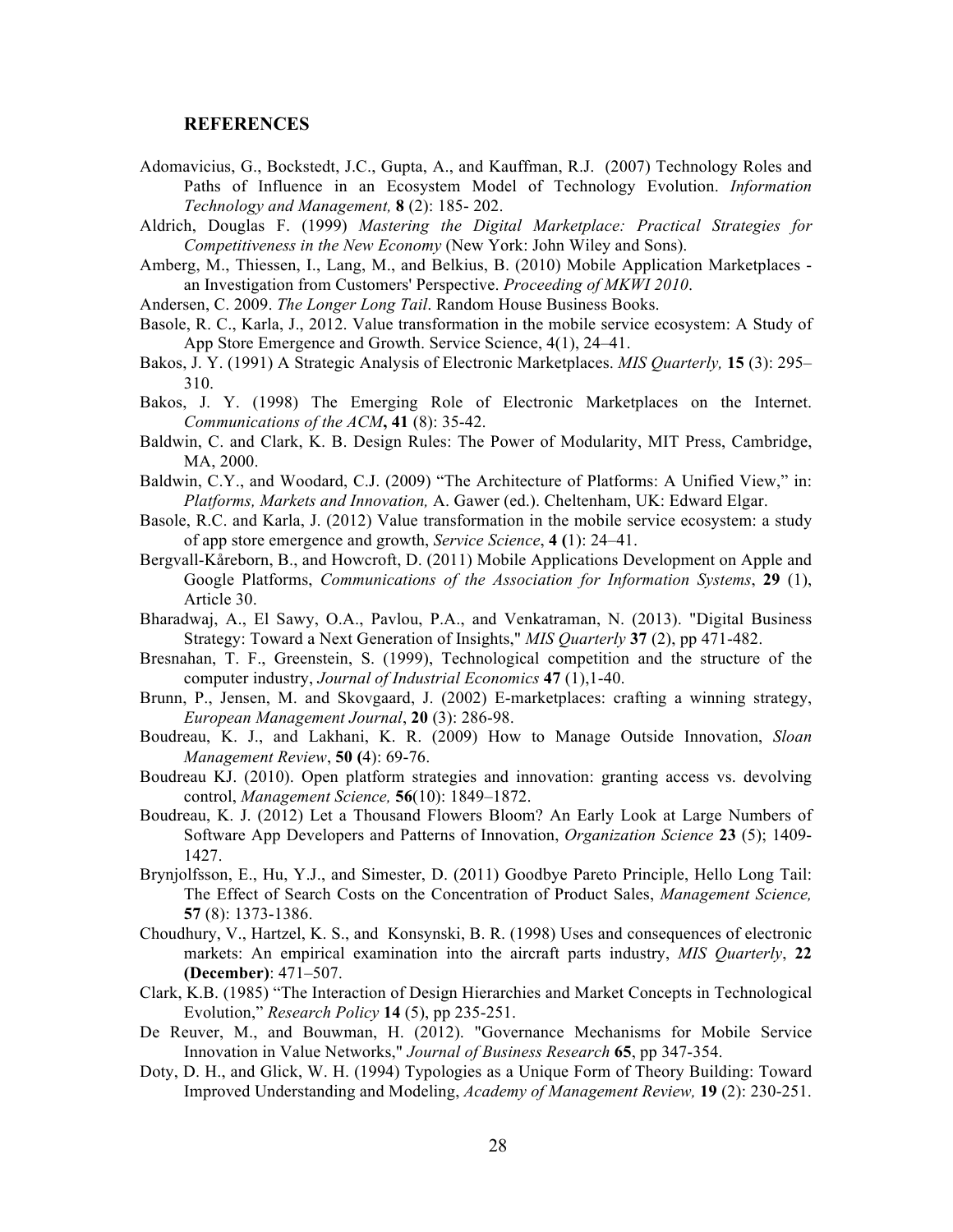- Eaton, B., Elaluf-Calderwood, S., Sørensen, C. and Yoo, Y. (2011) Dynamic structures of control and generativity in digital ecosystem service innovation: the cases of the Apple and Google mobile app stores. LSE Working Paper.
- Eaton, B., Elauf-Calderwood, S., Sorenson, C., and Yoo, Y. (2015) Distributed Tuning of Boundary Resources: The Case of Apple's iOS Service System. *MIS Quarterly* **39** (1): 217-243.
- Edelman, B.G., Jaffe, S., and Kominers, S. (2011), To Groupon or Not to Groupon: The Profitability of Deep Discounts. Harvard Business School, NOM Unit Working Paper No. 11-063. Available at SSRN: http://ssrn.com/abstract=1727508 or http://dx.doi.org/10.2139/ssrn.1727508
- Eisenmann, T., Park, T., Van Alstyne, M. (2006). Strategies for two-sided networks. *Harvard Business Review* (October).
- El Sawy, O.A., Malhotra, A., Park, Y., and Pavlou, P.A. (2010) Seeking the Configurations of Digital Ecodynamics: It Takes Three to Tango, *Information Systems Research* **21**(4): 835- 848.
- Eng, T-Y. (2004) The role of e-marketplaces in supply chain management. *Industrial Marketing Management* **33** (February): 97-105.
- Evans, D.S., (2003). Some empirical aspects of multi-sided platform industries. Review of Network Economics **2** (3)
- Evans, D.S., Hagiu, A. and Schmalensee, R. (2006) Invisible Engines: How Software Platforms Drive Innovation and Transform Industries, Cambridge MA: MIT Press.
- Gawer, A. (2009) *Platforms, Markets, and Innovation* Edward Elgar, Cheltenham, United Kingdom.
- Gawer, A. (2014). Bridging Differing Perspectives on Technological Platforms: Toward an Integrative Framework, *Research Policy* (article in press).
- Ghazawneh, A., and Henfridsson, O. 2013. Balancing Platform Control and External Contribution in Third-Party Development: The Boundary Resources Model, *Information Systems Journal*, **23** (2): 173-192.
- Goncalves, V., Walravens, N., and Ballon, P. 2010. ""How About an App Store?" Enablers and Constraints in Platform Strategies for Mobile Network Operators," in: *Proceedings of 9th ICMB-GMR*. IEEE.
- Grieger, M., (2003) Electronic marketplaces: a literature review and a call for supply chain management research, *European Journal of Operational Research,* **144**: 280–294
- Groysberg, B., and Thomas, D. A., and Tydlaska, J. (2011) oDesk: Changing How the World Works. *Harvard Business School,* Organizational Behavior Unit case no. 411-078. Available at SSRN: http://ssrn.com/abstract=2021459
- Han, SP., and Ghose, A. (2012). Estimating Demand for Applications in the New Mobile Economy*. In: Proceedings of International Conference on Information Systems*, *ICIS*. Orlando Florida, USA. Dec 2012.
- Henfridsson, O., and Bygstad, B. (2013) The Generative Mechanisms of Digital Infrastructure Evolution, *MIS Quarterly,* **37** (3): 907-931.
- Henfridsson, O., Yoo, Y. 2014. "The Liminality of Trajectory Shifts in Institutional Entrepreneurship", *Organization Science*, **25** (3), pp. 932-950.
- Henfridsson, O., Mathiassen, L., Svahn, F. 2014. "Managing Technological Change in the Digital Age: The Role of Architectural Frames", *Journal of Information Technology* **29** (1), pp. 27-43.
- Holzer, A., Ondrus, J., (2011) Mobile application market: a developer's perspective, *Telematics and Informatics,* **28** (1): 22–31.
- Huang, P., Ceccagnoli, M., Forman, C., and Wu, D.J., (2009) When Do ISVs Join a Platform Ecosystem? Evidence from the Enterprise Software Industry. *In Proceedings of International Conference on Information Systems (ICIS)*, Paper 161.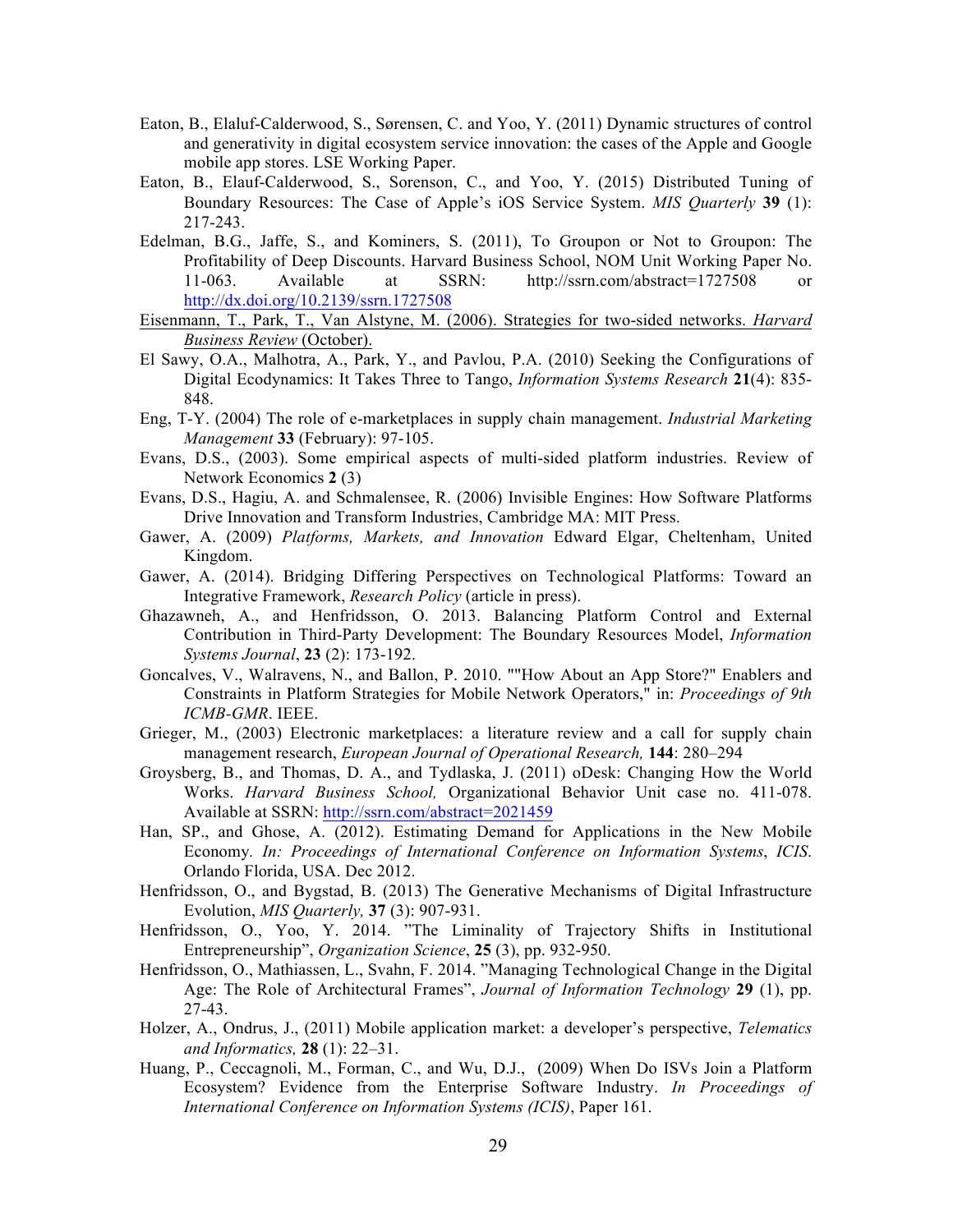- Iansiti, M., and Zhu, F., (2007) "Dynamics of Platform Competition: Exploring the Role of Installed Base, Platform Quality and Consumer Expectations" *In Proceedings of International Conference on Information Systems (ICIS)*, Proceedings. Paper 38.
- Iivari, J., Hirschheim, R., and Klein, H. K. (1998) A Paradigmatic Analysis Contrasting Information Systems Development Approaches and Methodologies, *Information Systems Research* **9** (2):164-193.
- Kaplan, S. and Sawhney, M. (2000) E-hubs: the new B2B marketplaces, *Harvard Business Review,* **78** (3): 97 – 106.
- Kazan, E., and Damsgaard, J, (2013) A Framework For Analyzing Digital Payment As A Multi-Sided Platform: A Study Of Three European NFC Solutions, *In: Proceedings of European Conference on Information Systems, ECIS 2013*. Utrecht, The Netherlands. June 2013.
- Kim, H. J., Kim, I. and Lee, H. G. (2010) The Success Factors for App Store-like Platform Businesses from the Perspective of Third-party Developers: An Empirical Study Based on a Dual Model Framework, *In Proceeding. Pacific Asia Conference on Information Systems (PACIS).*
- Ljungberg, J. (2000) Open Source Movements as a Model for Organizing, *European Journal of Information Systems,* **9** (3): 208-216.
- Magnusson, J. and Nilsson, A. (2013) Introducing app stores into a packaged software ecosystem: a negotiated order perspective, Int*. J. Business Information Systems*, **14** (2): 223–237.
- Mahadevan, B. (2000) Business Models for Internet-based e-Commerce: Anv anatomy. *California Management Review,* **42** (4): 55-69.
- Müller, R.M., Kijl, B., and Martens, J.K.J. (2011) A Comparison of Inter-Organizational Business Models of Mobile App Stores: There is more than Open vs. Closed. *Journal of Theoretical and Applied Electronic Commerce Research,* **6**: 63-76.
- Rask M., and Kragh H., (2004) Motives for e-marketplace Participation: Differences and Similarities between Buyers and Suppliers, *Electronic Markets*, **14** (4): 270-283.
- Remneland, B., Ljungberg, J., Bergquist, M., and Kuschel, J. (2011). Open Innovation, Generativity and the Supplier as Peer: The Case of Iphone and Android, *International Journal of Innovation Management*, **15** (1): 1- 26.
- Rochet, J.-C. and Tirole, J.(2003) Platform Competition in Two-Sided Markets. *Journal of the European Economic Association*, **1**, pp.990–1029.
- Rochet, J-C. and Tirole, J. (2006), Two-Sided Markets: A Progress Report , *Rand Journal of Economics*, **37**, (4) (Autumn), pp. 645-667.
- Romberg, T.,  $(2007)$ , Software platforms- how to win the peace, Proceedings of the  $40<sup>th</sup>$  Hawaii International Conference on System Sciences (HICSS-40), 1-10.
- Sanchez, R., Mahoney, J.T., 1996. Modularity, flexibility, and knowledge management in product andorganizational design. *Strategic Management Journal* **17**, 63–76 (Winter special issue).
- Selander, L., Henfridsson, O., and Svahn, F. (2013) Capability Search and Redeem across Digital Ecosystems, *Journal of Information Technology*, **28**: 183-197.
- Tilson, D., Lyytinen, K., and Sørensen, C. (2010) Digital Infrastructures: The Missing IS Research Agenda, *Information Systems Research*, **21** (4): 748-759.
- Tilson, D., Sorensen, C., and Lyytinen, K. (2012) Change and Control Paradoxes in Mobile Infrastructure Innovation: The Android and iOS Mobile Operating Systems Cases. *The 45th Hawaii International Conference on System Sciences*, 1324–1333. doi:10.1109/HICSS.2012.149.
- Tilson, D., Sørensen, C., and Lyytinen, K. (2013) Platform Complexity: Lessons from the Music Industry, *The 46th Hawaii International Conference on System Science (HICSS 46)*, Maui, HI.
- Tiwana, A., Konsynski, B., and Bush, A. (2010) Platform Evolution: Coevolution of Platform Architecture, Governance, and Environmental Dynamics, *Information Systems Research,* **21** (4), 685-687.